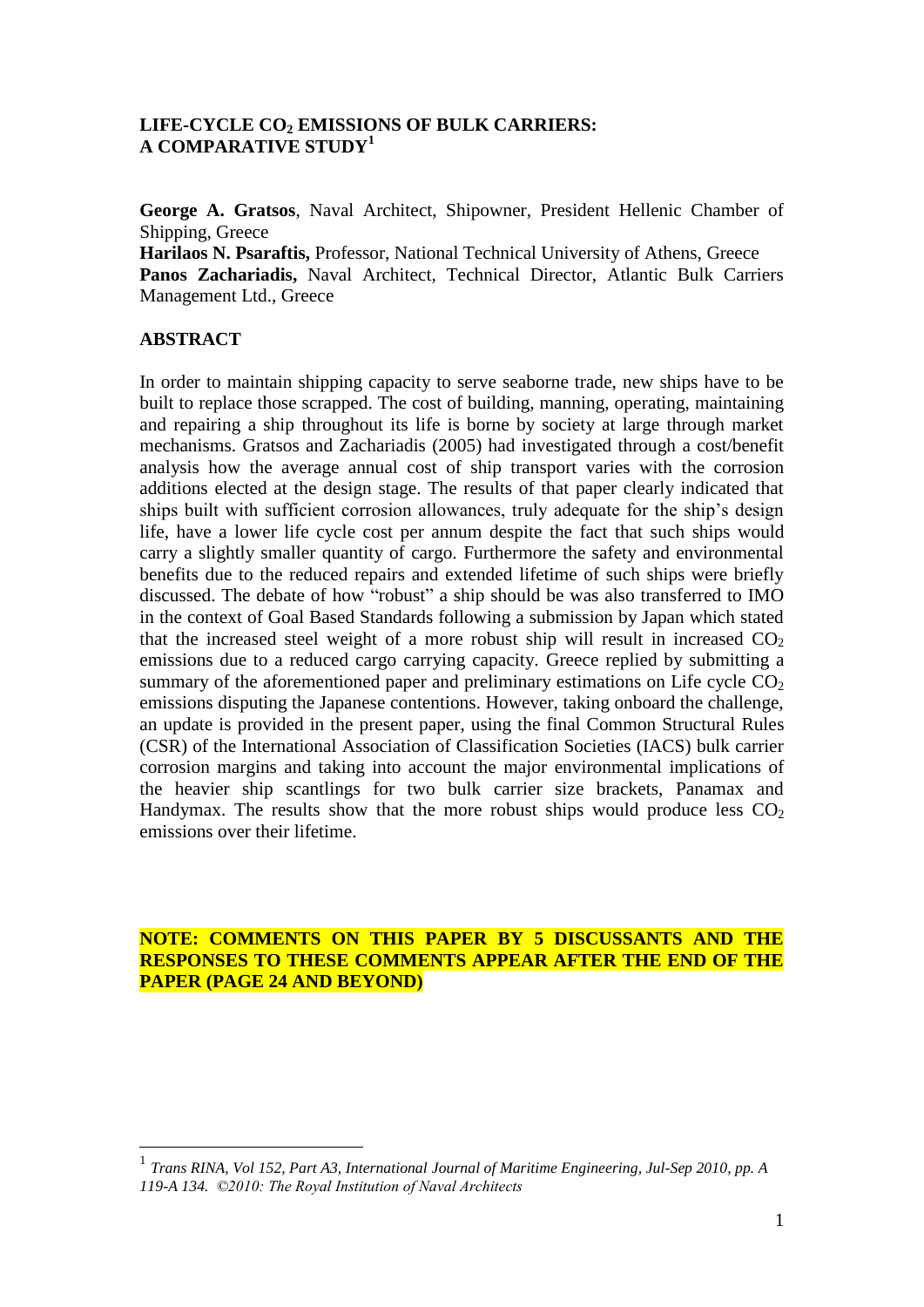## **NOMENCLATURE**

AAC: Average Annual Cost CSR: Common Structural Rules CO<sub>2</sub>: Carbon Dioxide EEDI: Energy Efficiency Design Index GHG: Greenhouse Gases GBS: Goal Based Standards IACS: International Association of Classification Societies IMO: International Maritime Organization JTP: Joint Tanker Project NAABSA: Not Always Afloat But Safely Aground RINA: Royal Institution of Naval Architects UR: Unified Requirement

# **1. INTRODUCTION**

Shipping transports over 90% of world trade (IMO, 2010). In order to maintain shipping capacity to serve this trade, new ships have to be built to replace those scrapped. The cost of building, manning, operating, maintaining and repairing a ship throughout its life is borne by society at large through market mechanisms.

The results of the economic study of a paper presented at the 2005 RINA conference on the Design and Operation of Bulk Carriers (Gratsos and Zachariadis (2005), hereinafter referred to as the GZ paper), indicated that ships built with corrosion allowances, which are truly adequate for the ship"s design life, when all factors have been taken into account, have a lower Average Annual Cost (AAC) for the maintenance of the integrity of their structure. This was demonstrated to be the case, despite the fact that they would carry a slightly smaller quantity of cargo and therefore their income over time would be marginally less. This appears to be a general truth regardless of the inflation environment. Furthermore these ships are more reliable performers having a lower average annual downtime.

The side benefit of such construction would be greater safety since it is accepted that steel renewals do not always restore the effectiveness of a ship"s structure. In addition the increased scantlings serve as a much needed safety margin for hull strength and fatigue, especially in view of new satellite data on global wave statistics, indicating more severe spectra than previously predicted. More importantly, it is now admitted even by classification societies themselves, that the rule, minimum required, longitudinal strength (UR S-11) of tankers and bulk carrier requires increase and IACS has scheduled its revision (see, for instance, Mansour and Wasson (1995), Guedes Soares (1996,1999), and JTP (2005), among others). Therefore building ships that will only require the minimum steel renewals during their design life is an added safety benefit.

Furthermore the GZ paper contended that ships built with truly sufficient corrosion allowances do not waste the world"s resources or increase environmental pollution.

The international press (e.g., Lloyd"s List, Fairplay and others) made extensive references to the paper, even calling it as "the main thrust of arguments" of Greek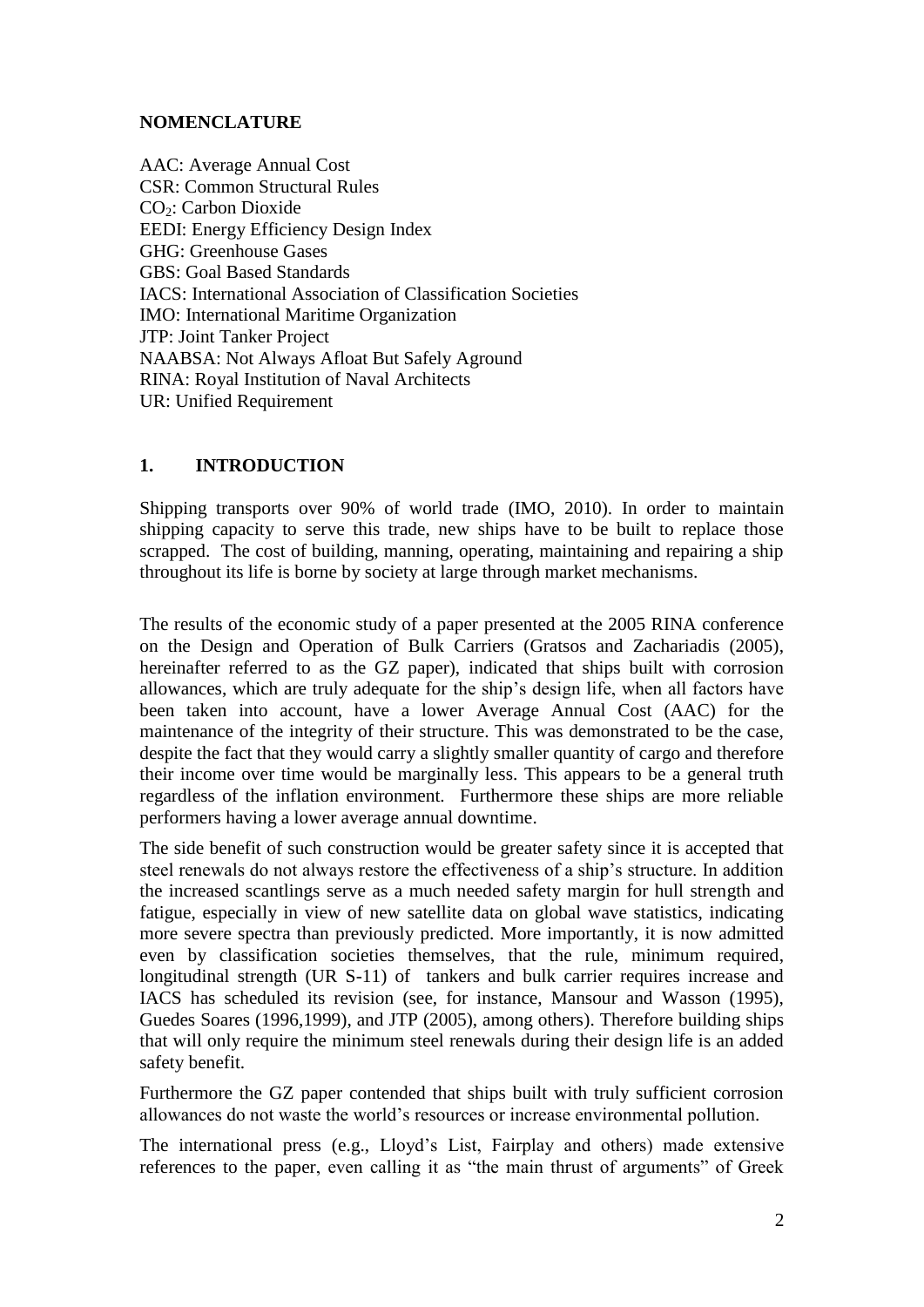shipping in criticizing the IACS Common Structural Rules (Fairplay"s Solutions and Newbuildings Magazine, 04 May 2006).

The debate moved to IMO in the context of Goal Based Standards for the Construction of Bulk Carriers and Oil Tankers. Following a submission by Japan (MSC 81/6/4) which stated that "advocating too robust a ship is like carrying steel ballast – this leads to increased  $CO<sub>2</sub>$  emissions", Greece countered by submitting the results of the GZ paper, including rough preliminary estimations of Life cycle  $CO<sub>2</sub>$ emissions (MSC 81/6/17). These showed that, due to the shorter life of a less than robust ship, 50% more such ships are required to satisfy world cargo demands. The additional  $CO<sub>2</sub>$  emitted to produce the steel for these ships makes the longer life (more robust) ships more environmentally friendly. But the issue is more complex than simply the difference in lifetimes.

Thus, the authors, taking onboard this criticism, have worked on an update of the GZ paper, using the final IACS CSR bulk carrier corrosion margins and taking into account some of the major possible environmental implications of the heavier ship scantlings for two ship sizes, Panamax and Handymax.

The rest of this paper is organized as follows. Section 2 gives an overview of the results reported in the original paper. Section 3 reports on ship operation experience and Section 4 describes the purpose of this study. Section 5 describes the comparison among the two ship types in terms of carbon dioxide emissions and section 6 presents the paper"s conclusions. Some calculations are in the Appendix.

# **2. PREAMBLE: OVERVIEW OF PREVIOUS RESULTS**

For over two decades shipyards and others have promoted the concept of "carry cargo, not steel" and have proceeded to over-optimize ship structures in an attempt to persuade shipowners that it was more beneficial to construct ships in this fashion. The GZ paper showed that this is not the case at least from an economic point of view. The reduced steel repairs of a more robust ship, the reduced downtime and the increased lifetime produce substantially larger economic benefits to the operator, over the lifetime of such ship. Furthermore, designing ships that need to have main structural elements or extensive scantlings replaced during their design life, misrepresents the concept of "Design Life".

The GZ paper investigated, through a cost/benefit analysis, how the AAC of a ship varies with the corrosion additions elected at the design stage. No attempt was made to differentiate between sale and purchase decisions of various owners throughout the ship"s life since, regardless of ownership, a ship will continue to be repaired and traded until scrapped. The study used a Panamax bulk carrier. As said before, the results of that study clearly indicated that ships built with corrosion allowances dictated by experience, adequate for the ship's design life, when all factors have been taken into account, have a lower AAC, even though they would carry a slightly smaller quantity of cargo.

Steel renewal requirements were based on actual corrosion rates experienced by the Greek shipping industry, which controls approximately 27% of the world's bulk carrier fleet of all ages, from new buildings to ships of over 25 year of age, built with the pre-CSR corrosion allowances. The same concept of Ship types A and B was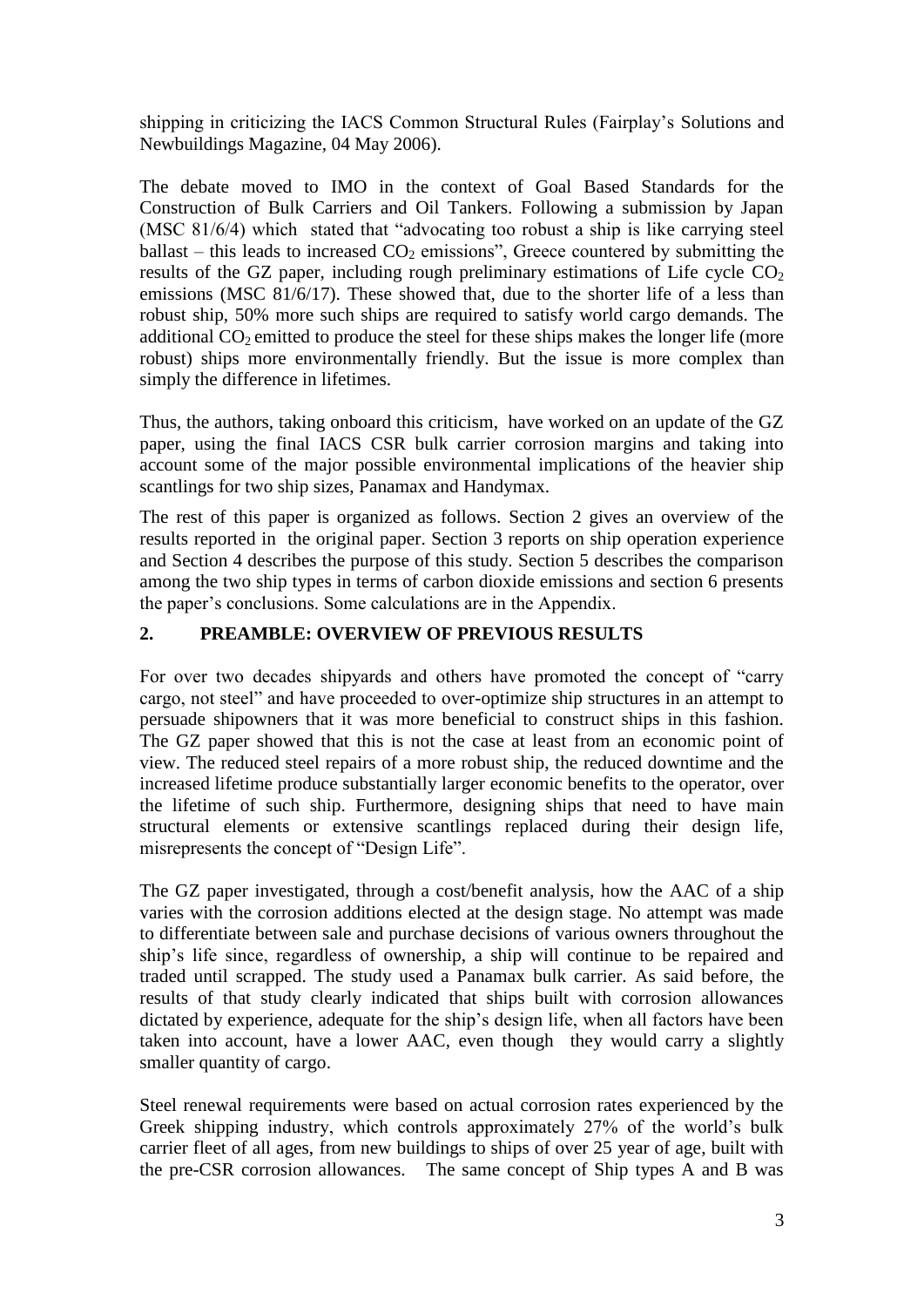used as in the present paper (see Section 4). The then available CSR Draft1 corrosion margins were used.

In making the Life Cycle cost calculations, the authors separately accounted for Daily Running Expenses (DRE), Steel Renewal costs, Downtime (representing the cost of lost opportunity to trade) and Benefits from the greater deadweight capacity of the lighter ship. The calculations took account of the Purchase Price of the ship as a new building, its Sale Price as Scrap at the end of its useful life and reverse the drydocking cost element in the DRE from the time of the last drydocking to the sale of the ship for scrap. They did not take into account the financial costs as these vary between owners. Income data used in the Downtime and Benefit calculations also included estimated adjustments to the earning capacity of ships imposed through the overage insurance premiums presently required by cargo underwriters due to their experience with cargo losses from the over-optimized ships presently trading.

Three series of calculations were attempted: The first series of calculations was divided in two parts. Part A was based on an inflation environment of 2% per annum with a discount rate of 5% per annum, with the other series using varying inflation and discount rates. The third series of calculations used nominal rates i.e. 0% inflation and 0% discount rate. Further to the Life Cycle cost calculations, Cash Flow calculations had been carried out estimating the cash-in/cash-out of the whole project for all above series of calculations.

It is interesting to note that the assumed income/cost figures used then (2004-2005) closely approximate today"s (2009 post-crisis) economic climate.

The first series of calculations, Part A, for the low interest rate environment, provided the following results: The Life Cycle cost of SHIP A is USD 2,916,000 per annum (AAC) while the Life Cycle cost of SHIP B is USD 2,185,000 per annum (AAC). In other words SHIP A is about 33.5% per year more expensive to operate. Even if SHIP B for some reason has to be scrapped at 20 years it still has a cheaper Life Cycle cost than SHIP A at \$ 2,814,000 per annum (AAC). The additional robustness, strength, safety and reduction of related accidental pollution are just side benefits to the ship owner, his crew and society. Similar results were obtained for the other series of calculations with the AAC difference between ships A and B increasing.

Sensitivity analyses were performed on newbuilding prices, freight rates and interest rates but the economic superiority of SHIP B remained strong in all cases.

Thus, the Life Cycle cost calculation results proved that steel renewals increase the Life Cycle cost per annum (AAC) of over-optimized ships (SHIP A) regardless of the benefits from their greater deadweight and give it a greater Life Cycle cost per annum (AAC) than a ship built with higher corrosion margins (SHIP B) in any economic environment (see Fig. 1). It is clear that the percentage difference in Life Cycle cost per annum (AAC) between the two ships increases as the difference between the inflation rate and the discount rate increases. Thus the statement "carry cargo, not steel" does not stand up to scrutiny in any foreseeable economic environment.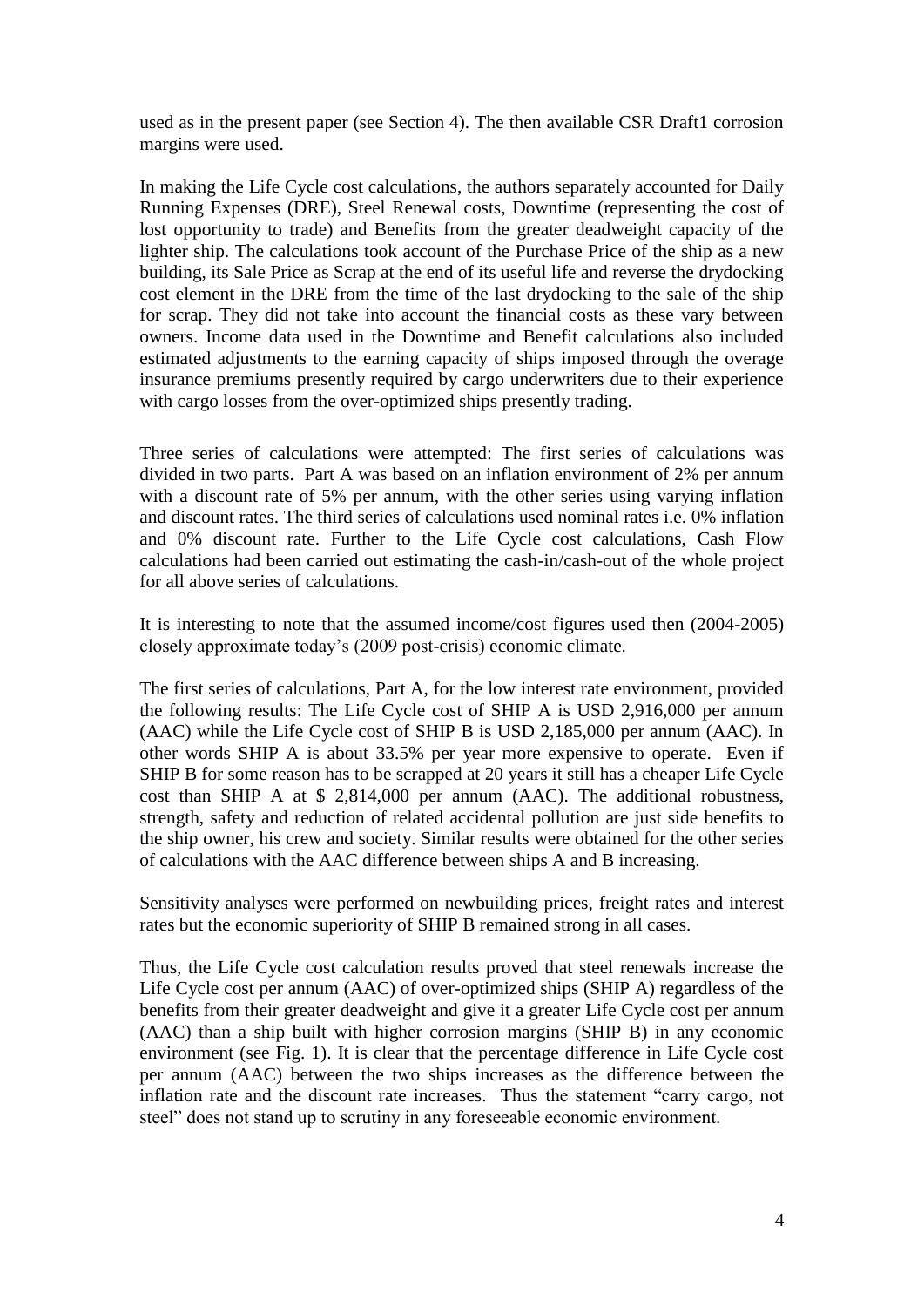

## **Figure 1: Life Cycle Cost per Annum (AAC) (Gratsos and Zachariadis, 2005)**

### **3. SHIP OPERATION EXPERIENCE**

Experience has shown that the pre-CSR corrosion allowances of even the more conservative classification society were marginally adequate for a 20-year design life vessel. The new corrosion allowances in the IACS Common Structural Rules were for the most part further reduced and especially for some critical areas, such as side and bottom shell, even though the new CSR ships are supposedly designed for a 25 year life. It should be pointed out that, following complaints by Greek shipping and International ship operating organizations, IACS improved its final CSR corrosion margins over those of the CSR first draft. However, in most areas they are still smaller than those allowed before CSR and they still fall short of those dictated by experience and many previous corrosion studies (for a list of relevant references, please see Table 1 of the GZ paper).

Many reliable and respected studies on annual corrosion rates for all parts of a ship were performed and published before the development of CSR. Many of these were performed and published by classification societies themselves. It is a wonder why the CSR finally adopted corrosion allowances which reflect much smaller corrosion rates than those published by several IACS members before CSR was conceived (again please refer to Table 1 of the GZ paper).

Parts of bulk carrier structures are known not to be able to maintain coatings and thus corrode faster, the hold structure is a case in point. It makes no financial sense to replace say a 20 mm tank top when an extra 2 mm of corrosion allowance at time of build would have allowed the ship to trade to her design life of 25 years without the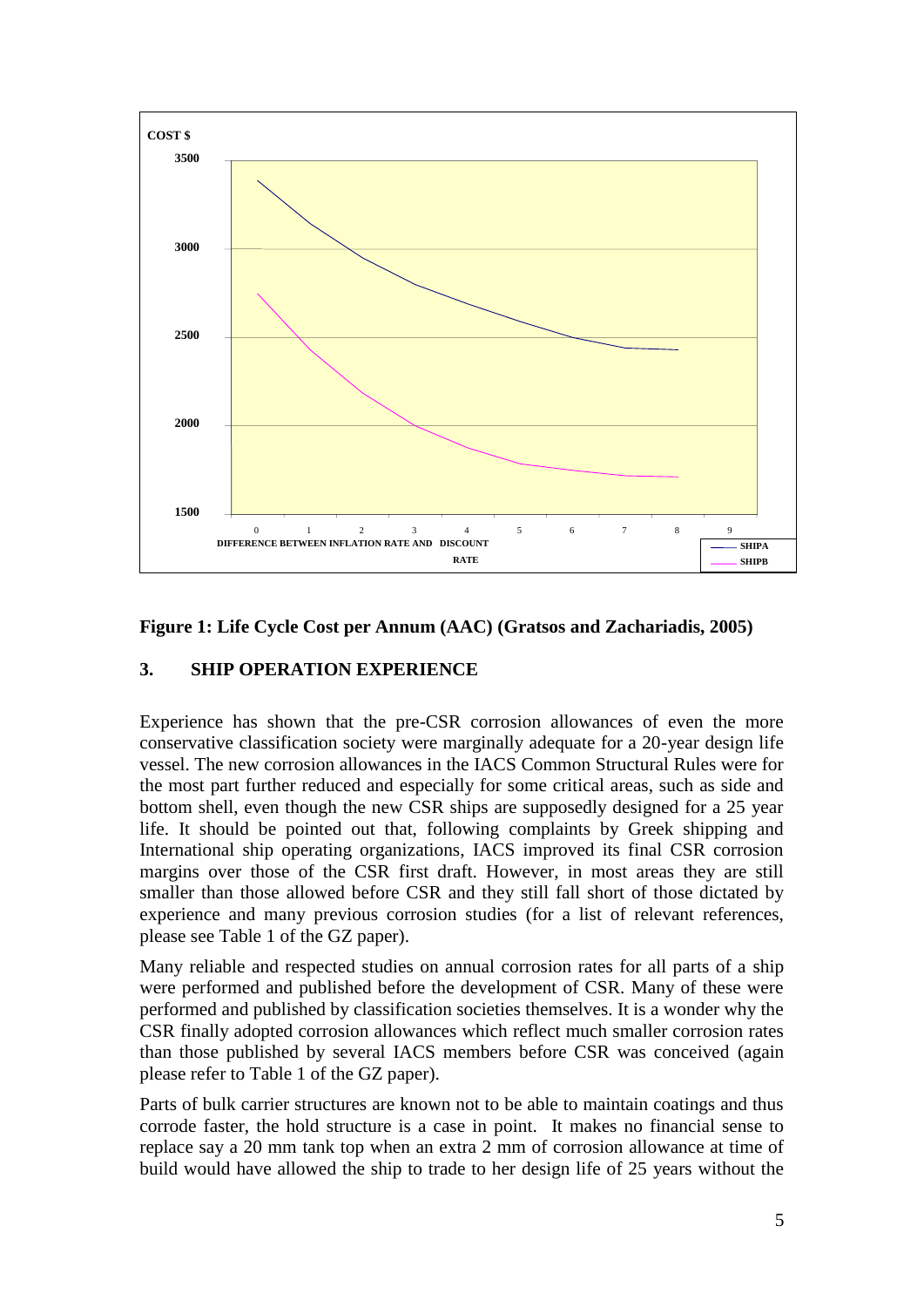renewal of the tank top in question. Such a better design with regard to the tank top would cost 15 times less than the cost of the eventual repairs not including the associated down time. It would also squander fewer resources.

Similarly areas such as side shell plating, heated fuel oil tanks, bottom plating subject to NAABSA trading as well as other locations from experience require more substantial plating. Such experience is fully confirmed by the results of the above mentioned studies.

# **4. PURPOSE OF STUDY**

Having shown in the GZ paper that a robust ship has a lower lifecycle cost than a ship built marginally to comply with the rules, the purpose of the present paper is to estimate and compare the life cycle  $CO<sub>2</sub>$  emissions of such ships. We thus compare the life cycle  $CO<sub>2</sub>$  emissions of two Panamax and two Handymax bulk carriers built to two different design concepts:

- $\bullet$ Ship A is built according to the concept of low initial cost, lighter lightship weight in order to maximize cargo carrying capacity, with corrosion margins according to IACS"s new Common Structural Rules (CSR), Final Version.
- Ship B is a ship of identical form and displacement to ship A but with a higher  $\bullet$ lightship weight due to greater corrosion allowances and particularly so in selected areas commensurate with present industry experience in order to minimize steel renewals (see, for instance, TSCF (1997) and Safety at Sea (2004), among others).

Ship B has overall similar corrosion margins with the pre-CSR ships (typically equivalent to 20-25% of original plate thickness) with further increases in some areas where these pre-CSR margins had proved inadequate (such as bulk carrier hold frames, lower transverse bulkheads, ballast tank scantlings etc.) Alternatively ship B can be arrived at by starting with IACS CSR scantlings (as ship A) and adding the appropriate corrosion margins for true 25 year design life. In that case the required steel addition is more than that of a pre-CSR ship. The ships are otherwise identical having similar coatings, materials, operation and maintenance policies and are assumed to be employed in similar trading patterns.

The calculations for the steel renewals required for ships A and B have been updated to reflect the final IACS CSR corrosion allowances. Tables 8 and 9 in the Appendix show these calculations in detail, and also show the difference in operating days per year expected because of differences in steel renewals.

As alluded to above, it is interesting to note, that a Panamax Bulk carrier built according to previous (20 year) class rules would need only 450 tons of extra steel to reach and exceed the 25 year lifetime. But a Panamax bulker built according to the new (25 year) IACS CSR requires nearly double that extra steel to conform to the advertised design life. Similar considerations pertain for the Handymax ships.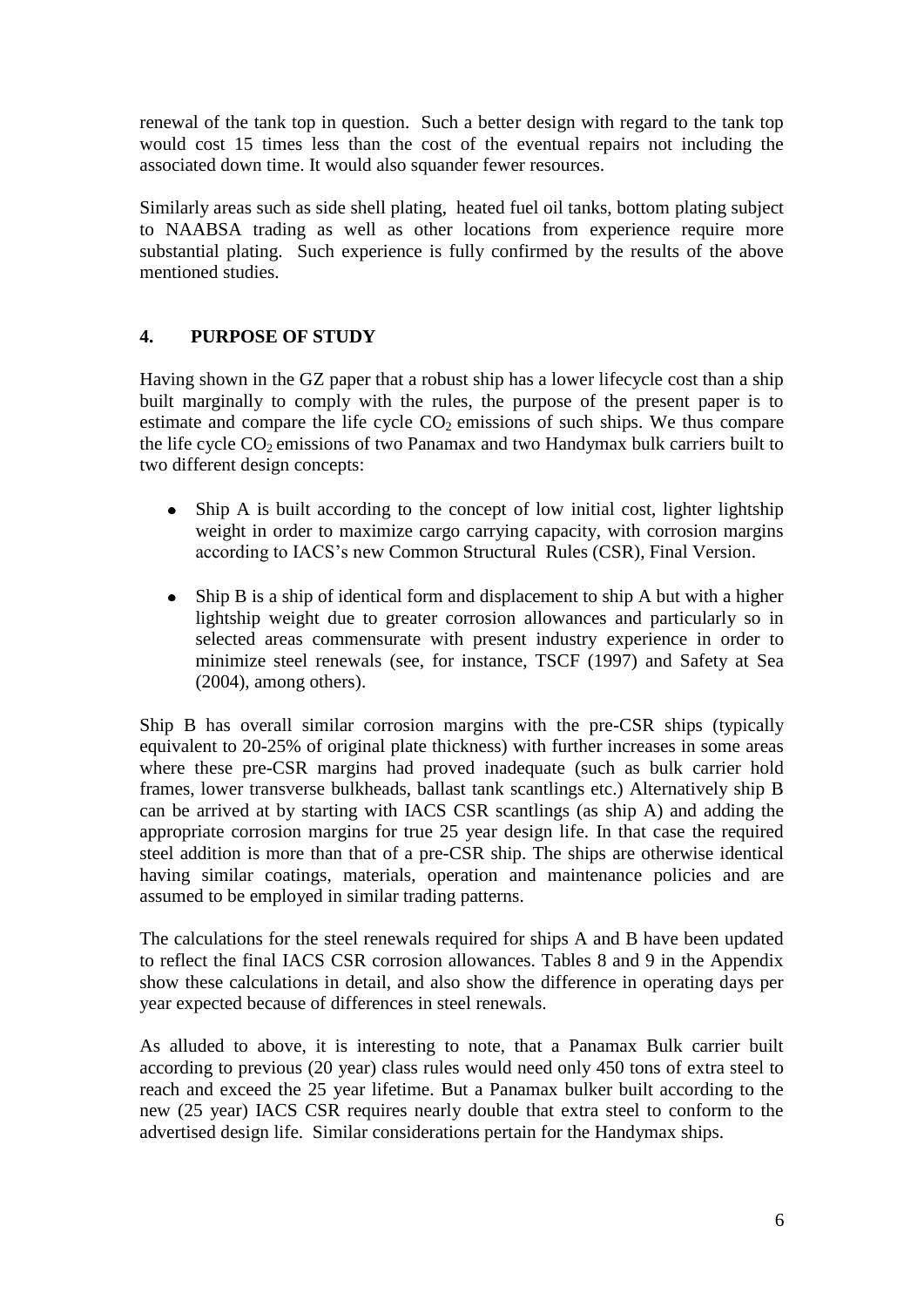# **5. CO<sup>2</sup> EMISSIONS COMPARISON**

## **5.1 General considerations**

A full-fledged 'cradle-to-grave' comparison of the  $CO<sub>2</sub>$  emissions generated by the two alternative designs, ship A and ship B, is a non-trivial task, as there are some components that can be computed in a straightforward manner but other components are more difficult to do so. Here we shall attempt such a comparison, by focusing on the components that we think are the most important and can be calculated with some confidence.

Before we proceed, it is important to establish the framework for comparison. Thus, we shall be requiring both types of ships to produce the same amount of transport work (expressed in tonne-km"s) in a year. Not doing so would skew the analysis by comparing these two designs on an unequal basis. However, requiring the same tonnekm's in a year would require some adjustments. The two ship types not only have unequal payloads (ship A"s higher than ship B"s) but also unequal operating days per year (ship B"s longer than ship A"s, due to more repair days for ship A). As these two differences work in opposite ways regarding tonne-km"s produced in a year, it is not a priori clear which of the two designs would produce more transport work in a year, everything else being equal. But if the tonne-km"s are not equal, the question is, how can these designs be made to produce the same tonne-km"s in a year? Or, how can the denominator be made common?

One obvious way to accomplish this is by adjusting speed, that is, compute how much ship A"s speed has to be in order for tonne-km"s to be the same for both designs. However, we decided that speeds (and hence power plants and installed horsepowers) should be kept the same, so as to keep the differences among the two designs to a minimum. After all, ships will proceed at the maximum speed that their specification would allow (which for the two examined designs is very similar), or they will proceed at speeds dictated by the economic environment (price of fuel vs. freight earned). But if speeds are the same, the only way to equalize tonne-km"s in a year is to adjust the number of ships in the fleet. We shall thus compute how many more (or less) ships A are required at any point in time so that total tonne-km"s in a year are the same among the two designs, and we shall call this 'the additional ships factor'. This factor can be fractional, with the understanding that if it is (say) 1.001, then one additional ship A would be required at any point in time alongside a fleet of 1,000 ships of type A, so as to produce the same tonne-km"s as 1,000 ships of type B. Note that this has nothing to do with the fact that the life-time of ship A is 20 years and that of ship B is 30 years, as it only reflects the number of ships that are operational at any point in time.

# **5.2 Operational CO<sup>2</sup> emissions**

The most straightforward type of  $CO<sub>2</sub>$  emissions that can be calculated are emissions generated while the ship is in operation through its lifetime. Here we assume for both ship types that, given each ship"s operational days per year, 70% of that time is spent at sea and 30% in port. Daily fuel consumptions at sea and in port are assumed known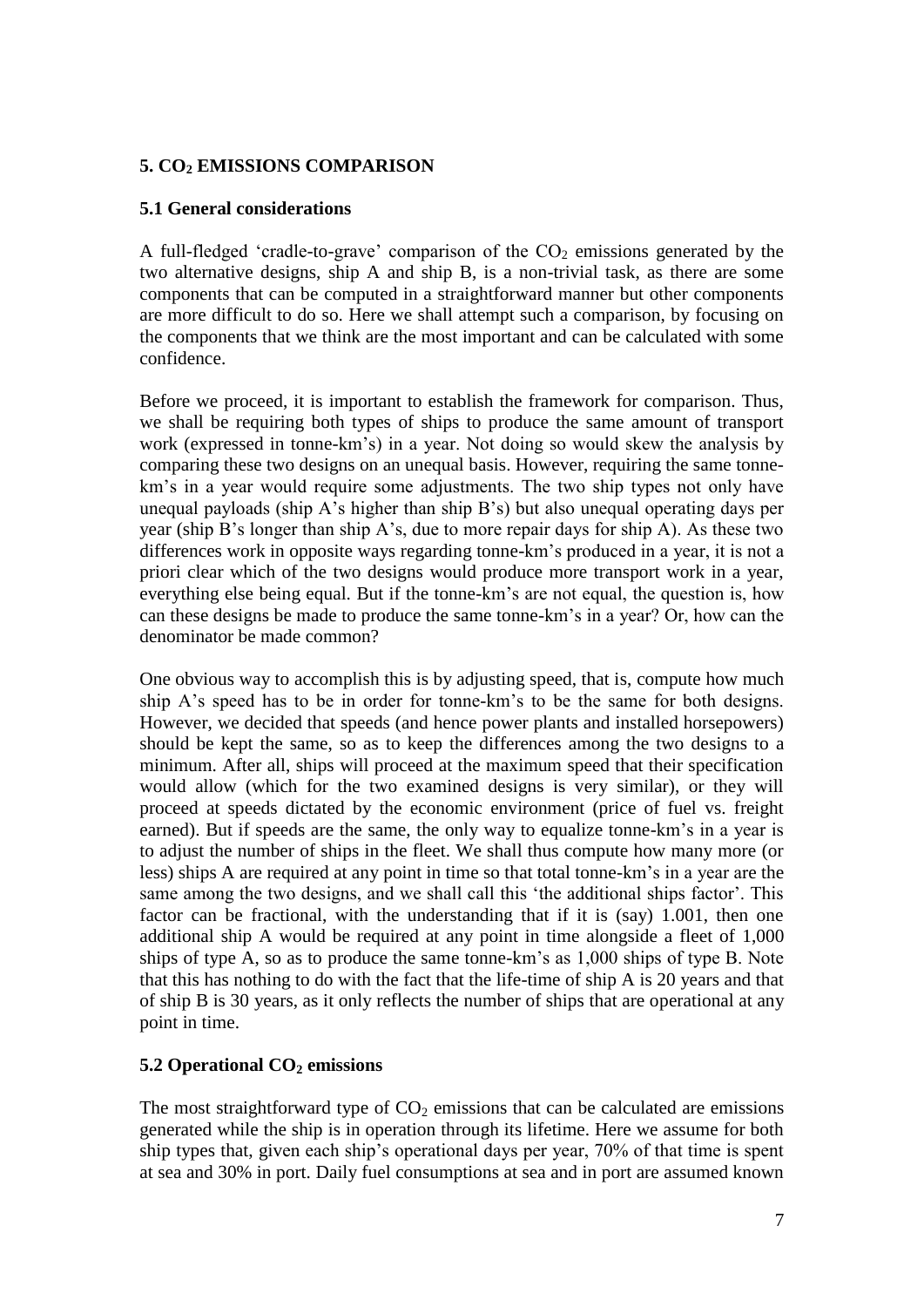and are the same for both types, and so are the ship"s speeds. No operational emissions are assumed during each ship's idle time (365 days minus operational days).

The results of the comparison are shown in Table 1 for the Panamax case and Table 2 for the Handymax case.

|                                    | Ship A          | Ship B          |
|------------------------------------|-----------------|-----------------|
| Operating days/yr                  | 351             | 359             |
| Displacement (tonnes)              | 84,400          | 84,400          |
| Lightship (tonnes)                 | 11,400          | 12,200          |
| Idle days/yr                       | 14              | 6               |
| Payload (tonnes)                   | 71,500          | 70,700          |
| Payload (40% light cargoes,        |                 |                 |
| tonnes)                            | 70,900          | 70,420          |
| Average speed (knots)              | 13.30           | 13.30           |
| Sea days (% of op. days)           | 70              | 70              |
| SEA days/yr                        | 245.70          | 251.30          |
| PORT days/yr                       | 105.30          | 107.70          |
| Capacity utilization               | 0.65            | 0.65            |
| SEA kms/yr                         | 145,248         | 148,558         |
| Tonne-kms/yr                       | 6,693,736,516   | 6,799,950,182   |
| Bunkers SEA (T/day) HFO            | 33.00           | 33.00           |
| Bunkers port (T/day) HFO           | 2.50            | 2.50            |
| Total bunkers SEA /yr HFO          | 8,108           | 8,293           |
| Total bunkers PORT/yr HFO          | 263             | 269             |
| Total bunkers/yr (tonnes)          | 8,371           | 8,562           |
| $CO2$ coef                         | 3.021           | 3.021           |
| $CO2$ SEA/yr                       | 24,495          | 25,053          |
| $CO2$ , PORT/yr                    | 795             | 813             |
| TOTAL CO <sub>2</sub> /yr (tonnes) | 25,290          | 25,866          |
| Grams of CO <sub>2</sub> /Tonne-km | 3.778           | 3.804           |
| Additional ships factor            | 1.0158676       | 1.000000        |
| Revised total bunkers/yr           |                 |                 |
| (tonnes)                           | 8,504           | 8,562           |
| Revised $CO2/yr$ (tonnes)          | 25,691          | 25,866          |
| Revised tonne-kms/yr               | 6,799,950,182   | 6,799,950,182   |
| Life cycle yrs                     | 20              | 30              |
| No. of cycles in 60 yrs            | 3               | 2               |
| Tonne-kms in 60 yrs                | 407,997,010,937 | 407,997,010,937 |
| SUBTOTAL 1, $CO2$ in 60 yrs        |                 |                 |
| (tonnes)                           | 1,541,468       | 1,551,975       |

| Table 1: Operational CO <sub>2</sub> emissions, Panamax ships |  |  |  |  |
|---------------------------------------------------------------|--|--|--|--|
|---------------------------------------------------------------|--|--|--|--|

# **Table 2: Operational CO<sup>2</sup> emissions, Handymax ships**

|--|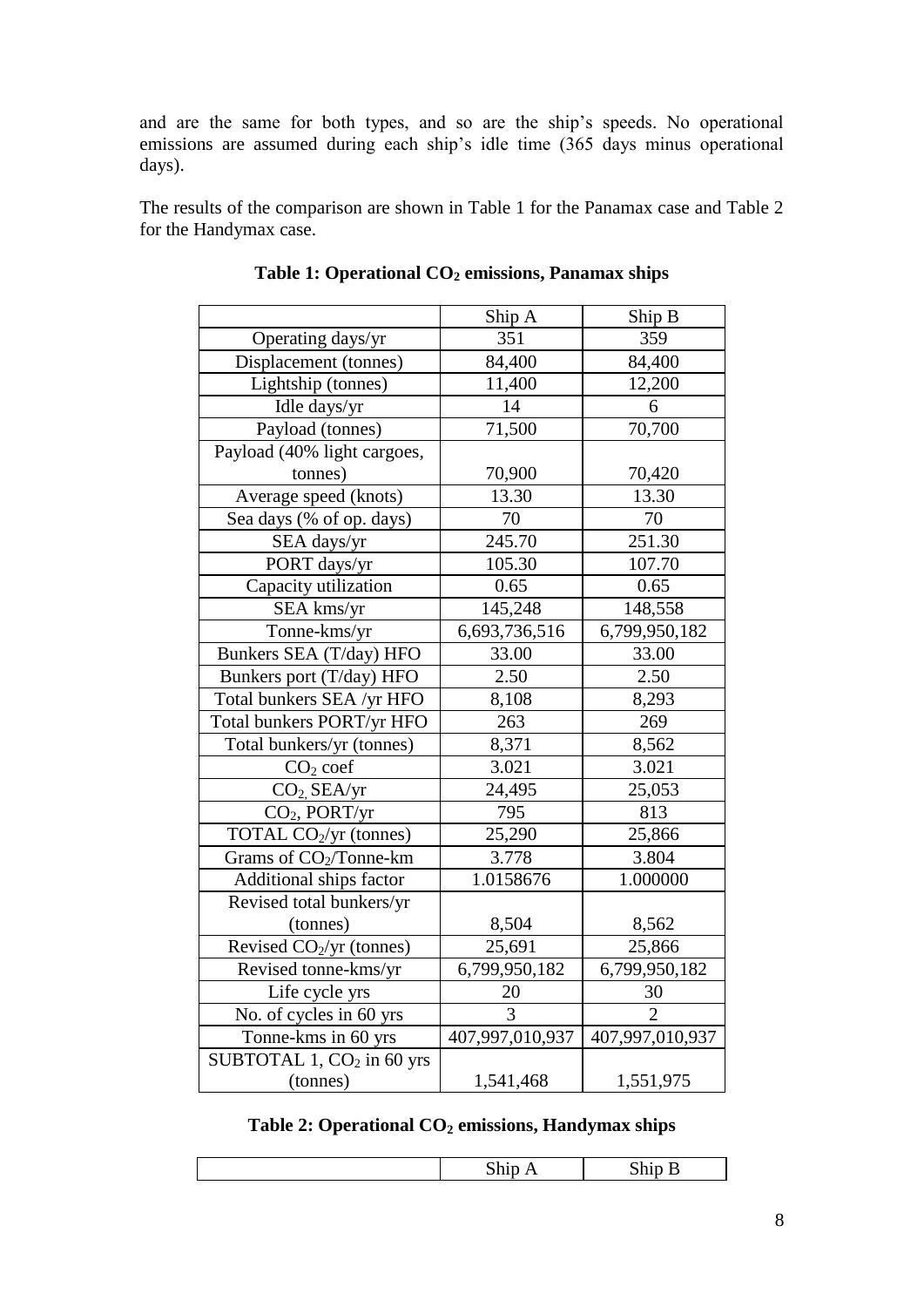| Operating days/yr                     | 353             | 360                         |
|---------------------------------------|-----------------|-----------------------------|
| Displacement (tonnes)                 | 54,600          | 54,600                      |
| Lightship (tonnes)                    | 8,087           | 8,700                       |
| Idle days/yr                          | 12              | 5                           |
| Payload (tonnes)                      | 45,000          | 44,400                      |
| Payload (40% light cargoes,           |                 |                             |
| tonnes)                               | 43,800          | 43,440                      |
| Speed (knots)                         | 13.30           | 13.30                       |
| Sea days (% of op. days)              | 70              | 70                          |
| SEA days/yr                           | 247.10          | 252.00                      |
| PORT days/yr                          | 105.90          | 108.00                      |
| Capacity utilization                  | 0.65            | 0.65                        |
| SEA kms/yr                            | 146,075         | 148,972                     |
| Tonne-kms/yr                          | 4,158,762,101   | 4,206,371,043               |
| Bunkers SEA (T/day) HFO               | 30.50           | 30.50                       |
| Bunkers port (T/day) HFO              | 2.50            | 2.50                        |
| Total bunkers SEA /yr HFO             | 7,537           | 7,686                       |
| Total bunkers PORT/yr HFO             | 265             | 270                         |
| Total bunkers/yr (tonnes)             | 7,801           | 7,956                       |
| $CO2$ coef                            | 3.021           | 3.021                       |
| $CO2$ , SEA/yr                        | 22,768          | 23,219                      |
| CO <sub>2</sub> , PORT/yr             | 800             | 816                         |
| TOTAL CO <sub>2</sub> /yr (tonnes)    | 23,568          | 24,035                      |
| grams of $CO2/Tonne-km$               | 5.667           | 5.714                       |
| additional ships factor               | 1.0114479       | 1.000000                    |
| revised total bunkers (tonnes)        | 7,891           | 7,956                       |
| revised $CO_2/yr$ (tonnes)            | 23,838          | 24,035                      |
| revised tonne-kms/yr                  | 4,206,371,043   | 4,206,371,043               |
| life cycle yrs                        | 20              | 30                          |
| no. of cycles in 60 yrs               | 3               | $\mathcal{D}_{\mathcal{L}}$ |
| tonne-kms in 60 yrs                   | 252,382,262,566 | 252,382,262,566             |
| SUBTOTAL 1, CO <sub>2</sub> in 60 yrs |                 |                             |
| (tonnes)                              | 1,430,252       | 1,442,105                   |

Some explanatory notes follow:

- 1. Operating days and lightship weights for each ship have been calculated according to the analysis presented in the Appendix (see Tables 8 and 9).
- 2. The calculations are based on an estimated actual payload for each ship which is slightly less than the maximum payload. The reason is that such ships often carry light cargoes and thus the holds" available cubics are fully utilized before reaching the maximum deadweight draft mark. Such cargoes are wheat, coals, etc. Furthermore such ships often load or discharge at ports of reduced draft. Past data from the Greek shipping industry indicates that at least 40% of the loaded cargoes involve light ones or ports and channels of reduced draft. Thus the used actual payloads of the tables use this percentage and assume that, in case of light cargoes, the achieved maximum payload for Panamax is 70,000 tons whereas for Handymax 42,000 tons.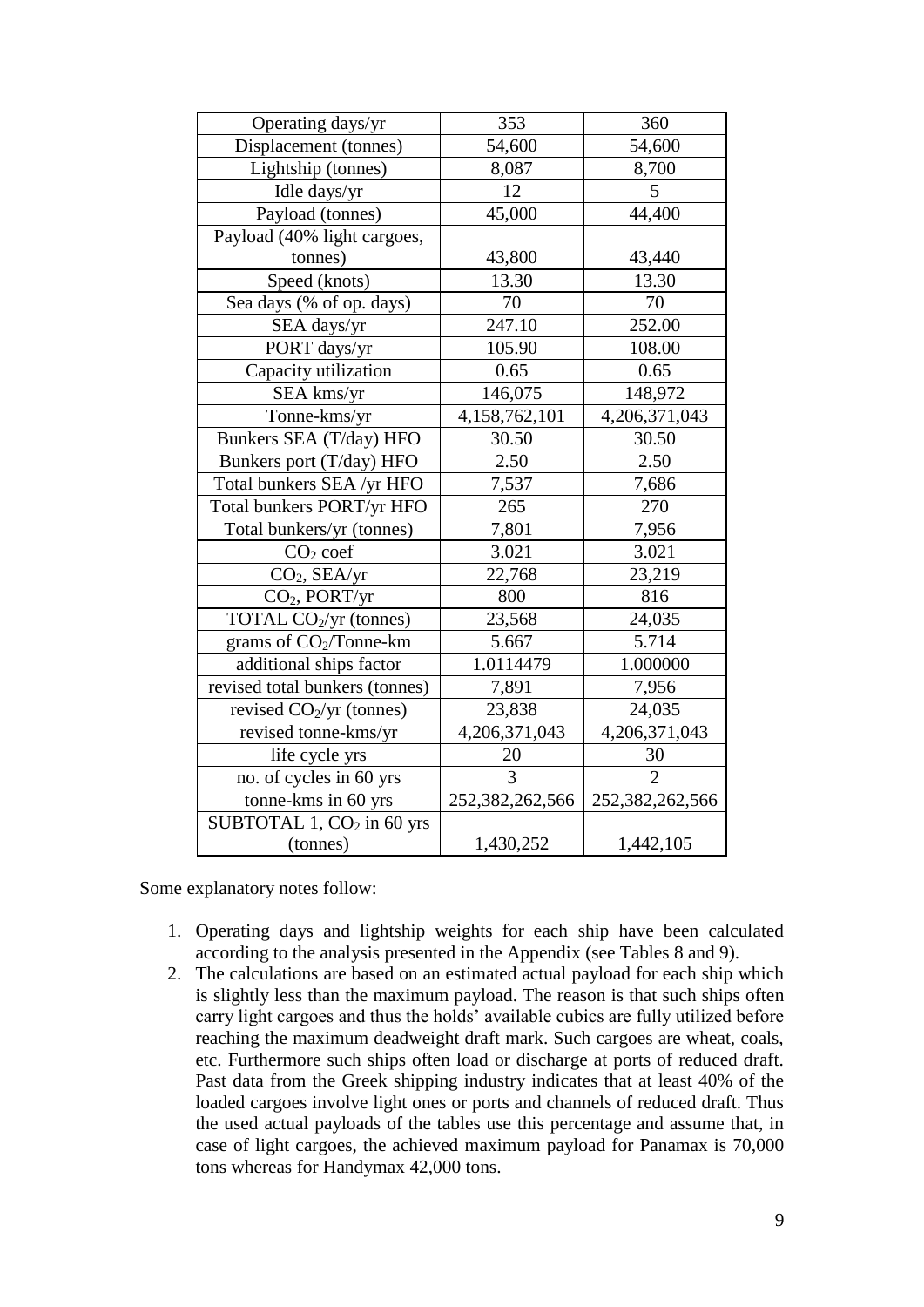- 3. Ship capacity utilization is estimated at 65% on the average, taking into account possible route triangularization, meaning that 65% of sea time is laden and 35% is on ballast.
- 4. Bunker consumptions at sea and in port are taken from data collected in the context of an emissions study funded by the Hellenic Chamber of Shipping (see Psaraftis and Kontovas (2009)).
- 5. The  $CO<sub>2</sub>$  coefficient (tonnes of  $CO<sub>2</sub>$  per tonne of fuel consumed) is taken from the latest update of the IMO Greenhouse Gas (GHG) study (Buhaug et al, 2008).
- 6. A common "super-life cycle" of 60 years is assumed as the least common multiple of the 20-year life cycle of ship A and the 30-year life cycle of ship B. There will be three cycles of ship A (lasting 20 years) and two cycles of ship B (lasting 30 years) within this period. It is clarified that no ship is assumed to last 60 years.
- 7. Possible technological advances in ship engines, hull forms, or other (e.g, in the steel fabrication, shipbuilding and ship repair processes), within the above life cycles are not taken into account, and all technical features of ships A and B are assumed to stay constant for the sake of comparison. A more detailed, second-order analysis could try to predict future technological improvements in both A and B that may effect life cycle emissions in both vessels. This was considered as outside the scope of this paper (however, see some further discussion on this point in the concluding section of the paper).

One can observe from the above tables that the life cycle environmental performance of ship A is better than that of ship B, *if CO<sup>2</sup> only due to fuel burned through the ship's lifetime operation is taken into account*. The difference amounts to less than 600 tonnes of  $CO<sub>2</sub>$  per ship per year for the Panamax ship and to less 200 tonnes of  $CO<sub>2</sub>$  per ship per year for the Handymax ship, but it is a positive difference in favor of Ship A. However, this only accounts for the operational phase of a ship"s lifetime. Additional  $CO<sub>2</sub>$  emissions will be produced during the ship's lifetime, not connected to the ship"s operation but due to activities related to (list is not exhaustive):

- Steel fabrication
- Shipbuilding
- Repairs
- Recycling
- Transport of raw materials and steel

In the sections that follow we shall attempt to look into each of these activities, by making some estimates that we think are on the conservative side (that, is, underestimate total emissions, and, as such, favor ship A vis-à-vis ship B).

# **5.3 CO2 emissions due to steel fabrication**

 $CO<sub>2</sub>$  produced at the steel fabrication stage is assumed to be 1.75 tonnes for each tonne of steel produced (Oxera, 2004). This accounts only for emissions produced at the steel mill, and does *not* account for emissions due to: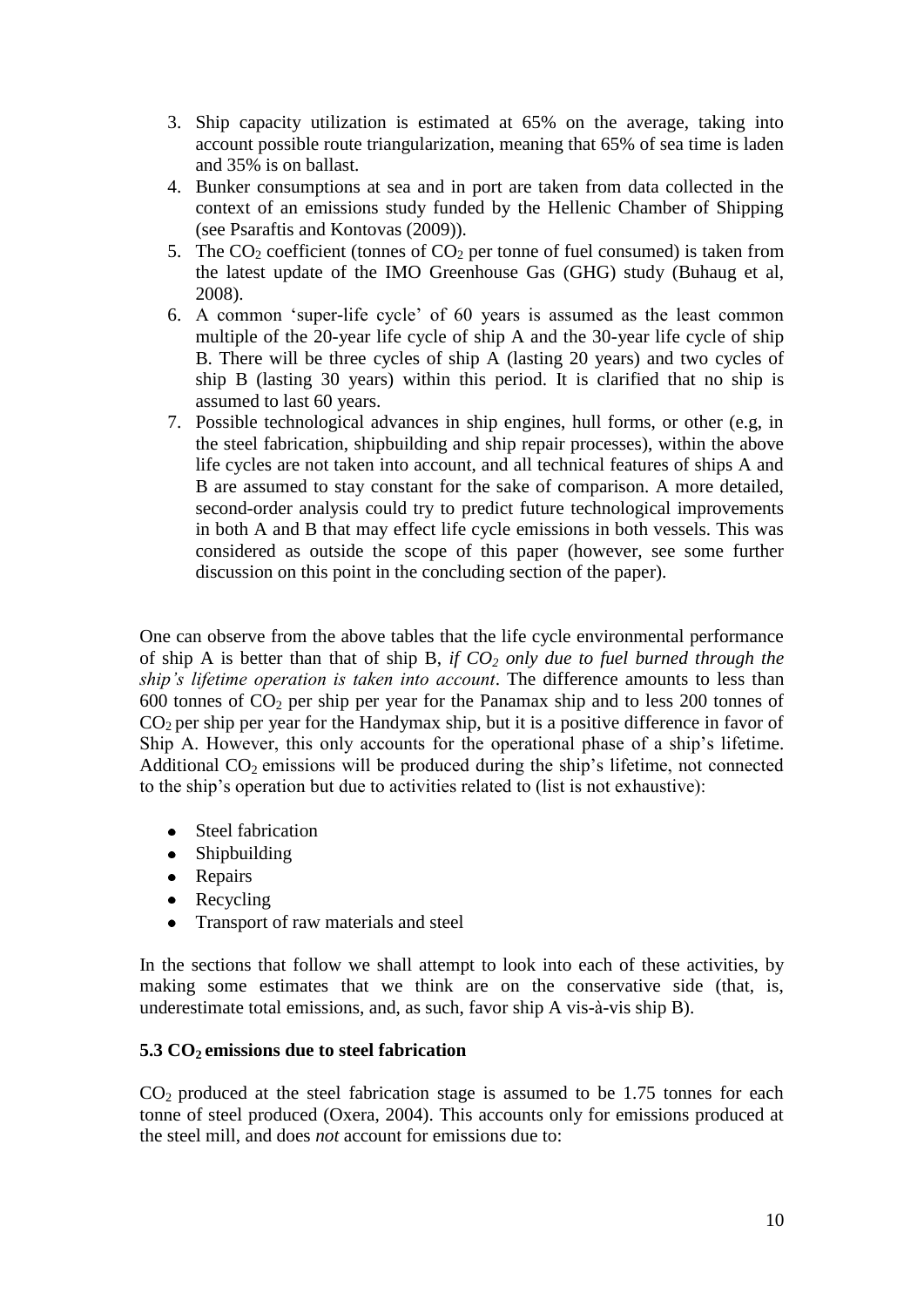- Mining of the raw materials (iron ore, coal, limestone or other)- these emissions will not be examined here, but can be substantial
- Transport of these raw materials to the steel mill (various modes will generally  $\bullet$ be involved, including the maritime one)- these are included into the "transport of raw materials" emissions, see below
- $\bullet$ Transport of steel from the steel mill to the shipyard- these are included into the "shipbuilding" emissions, see below
- Cutting and welding of the steel and other energy use to fabricate the shipthese are also included into the "shipbuilding" emissions, see below

It should be mentioned that the factor of 1.75 is likely to be encountered in "state-ofthe-art" steel facilities, but can be higher if this is not the case. Also, the fact that emissions due to mining of raw materials are not taken into account means that the factor of 1.75 quite likely underestimates this component of emissions. A possible future version of this paper could look into these and other factors (for instance, emissions due to surface treatments like paints, etc).

# **5.4 CO2 emissions due to shipbuilding**

This involves shipyard energy use for various reasons (electricity for equipment and offices, welding, gas heating, gas cutting, transport of plates and equipment, sea trials of ship, etc). Kameyama et al  $(2004)$  estimate  $CO<sub>2</sub>$  due to yard activities, including electricity, welding, cutting and plate forming, transport within the yard, etc, at 11% of total  $CO<sub>2</sub>$ , the rest (89%) being attributed to steel production. Therefore one can use a factor of  $1.75*11/89 = 0.216$  per tonne of steel processed at the yard.

### **5.5 CO2 emissions due to repairs**

Here we are talking about repairs for steel replacement only, as all other repairs are assumed to be the same. Emissions due to fabrication of this steel are accounted for in section 5.3 above. These repairs involve all shipyard-related activities to cut, transport and weld the replacement plates on the ship. As some  $43\%$  of the CO<sub>2</sub> directly emitted at the shipyard is due to sea trials (Kameyama et al, 2004), the rest (57%) amounts to  $0.216*0.57 = 0.123$  tonnes of CO<sub>2</sub> per tonne of steel. In addition to that, we have to account for cutting off the old steel from the ship, assumed to be of equal weight to the replacement steel . Data from specialized Greek repair companies (e.g. NAVEP Ltd) indicate that cutting one tonne of steel uses some 60 kg of liquid propane  $(C_3H_8)$ . That produces exactly 3 times as much  $CO<sub>2</sub>$  in weight, therefore the  $CO<sub>2</sub>$  factor for cutting can be estimated to be  $0.18$  per tonne of steel cut. Thus, the total  $CO<sub>2</sub>$  factor for repairs is estimated at  $0.123+0.18 = 0.303$  per tonne of replacement steel.

### **5.6 CO2 emissions due to recycling**

As regards recycling, this activity involves cutting of steel plates, of weight equal to the lightship. We use the same  $CO<sub>2</sub>$  factor of 0.18 per tonne of steel cut, as in the previous section. Emissions due to remelting the recycled steel are not taken into account, therefore the factor of 0.18 is likely to underestimate this component of emissions. Emissions due to transporting the recycled steel to the steel mill are accounted for in the next section.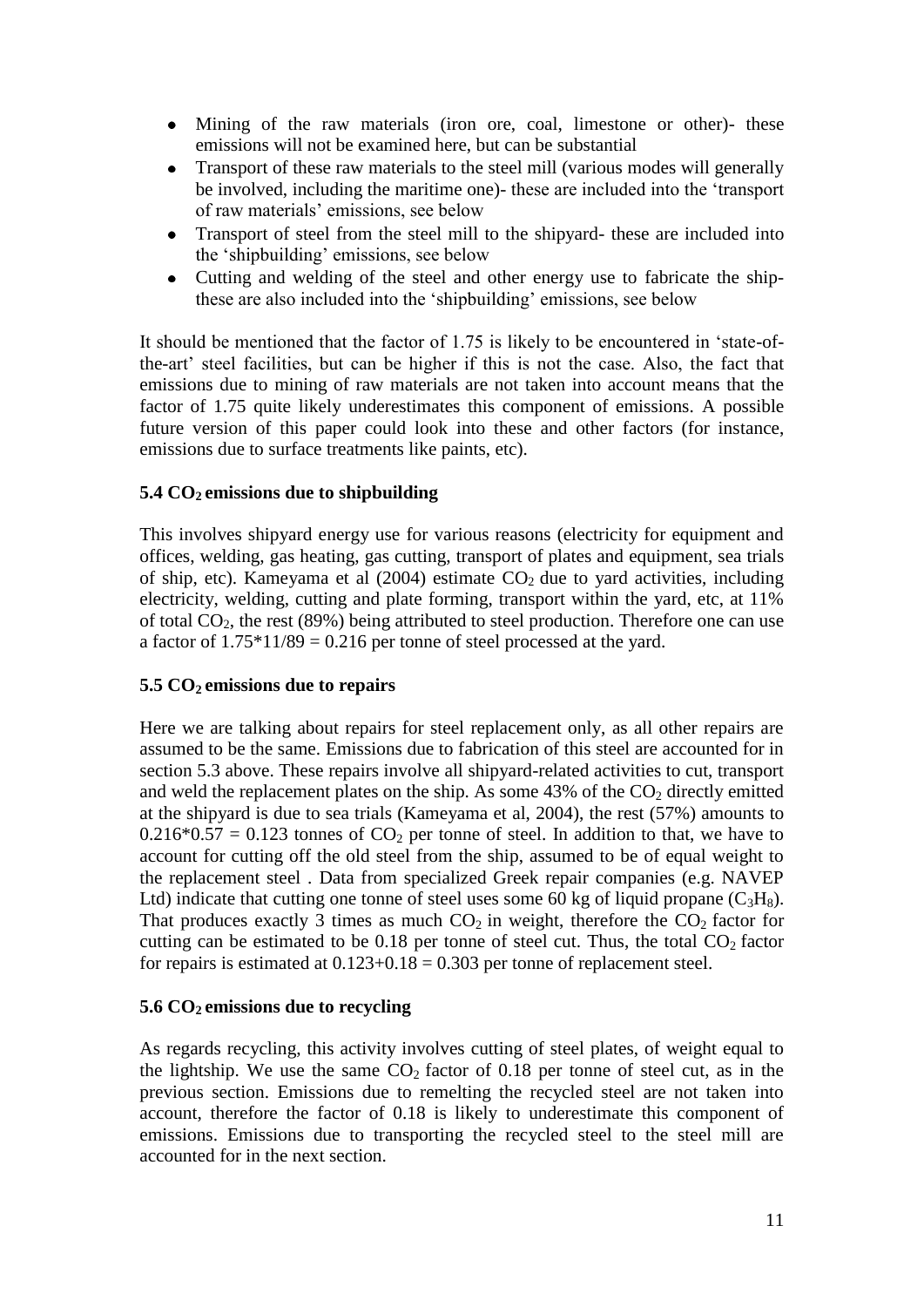Tables 3 and 4 summarize the calculations of sections 5.3 to 5.6 for the two sizes of ships and present new CO<sub>2</sub> subtotals.

| <b>Steel fabrication</b>              | Ship A    | Ship B    |
|---------------------------------------|-----------|-----------|
| Lightship (tonnes)                    | 11,400    | 12,200    |
| Replacement steel (tonnes)            | 1,700     | 900       |
| Total (tonnes)                        | 13,100    | 13,100    |
| Adjusted for 'additional ships        |           |           |
| factor' (tonnes)                      | 13,308    | 13,100    |
| Total steel in 60 years (tonnes)      | 39,924    | 26,200    |
| $CO2$ steel fabrication coef          | 1.750     | 1.750     |
| $CO2$ in 60 yrs due to steel          |           |           |
| fabrication (tonnes)                  | 69,866    | 45,850    |
| Shipbuilding                          |           |           |
| Total steel in 60 years (tonnes)      | 39,924    | 26,200    |
| $CO2$ shipbuilding coef               | 0.216     | 0.216     |
| $CO2$ in 60 yrs due to shipbuilding   |           |           |
| (tonnes)                              | 8,623     | 5,659     |
| <b>Repairs</b>                        |           |           |
| $CO2$ repair coef                     | 0.303     | 0.303     |
| Steel renewed in 60 yrs (tonnes)      | 5,100     | 1,800     |
| Adjusted for 'additional ships        |           |           |
| factor' (tonnes)                      | 5,181     | 1,800     |
| $CO2$ in 60 yrs due to repairs        |           |           |
| (tonnes)                              | 1,570     | 545       |
| <b>Recycling</b>                      |           |           |
| $CO2$ recycling coef                  | 0.18      | 0.18      |
| Steel scrapped in 60 yrs (tonnes)     | 34,200    | 24,400    |
| Adjusted for 'additional ships        |           |           |
| factor' (tonnes)                      | 34,743    | 24,400    |
| $CO2$ in 60 yrs due to recycling      |           |           |
| (tonnes)                              | 6,254     | 4,392     |
| SUBTOTAL 2, CO <sub>2</sub> in 60 yrs |           |           |
| (tonnes)                              | 1,627,782 | 1,608,422 |

**Table 3: Various other CO2 emissions for Panamax ship**

# **Table 4: Various other CO2 emissions, Handymax ship**

| <b>Steel fabrication</b>               | Ship A | Ship B |
|----------------------------------------|--------|--------|
| Lightship (tonnes)                     | 8,087  | 8,700  |
| Replacement steel (tonnes)             | 1,440  | 710    |
| Total (tonnes)                         | 9,527  | 9,410  |
| Adjusted for 'additional ships         |        |        |
| factor' (tonnes)                       | 9,636  | 9,410  |
| Total steel in 60 years (tonnes)       | 28,908 | 18,820 |
| CO <sub>2</sub> steel fabrication coef | 1.750  | 1.750  |
| $CO2$ in 60 yrs due to steel           | 50,589 | 32,935 |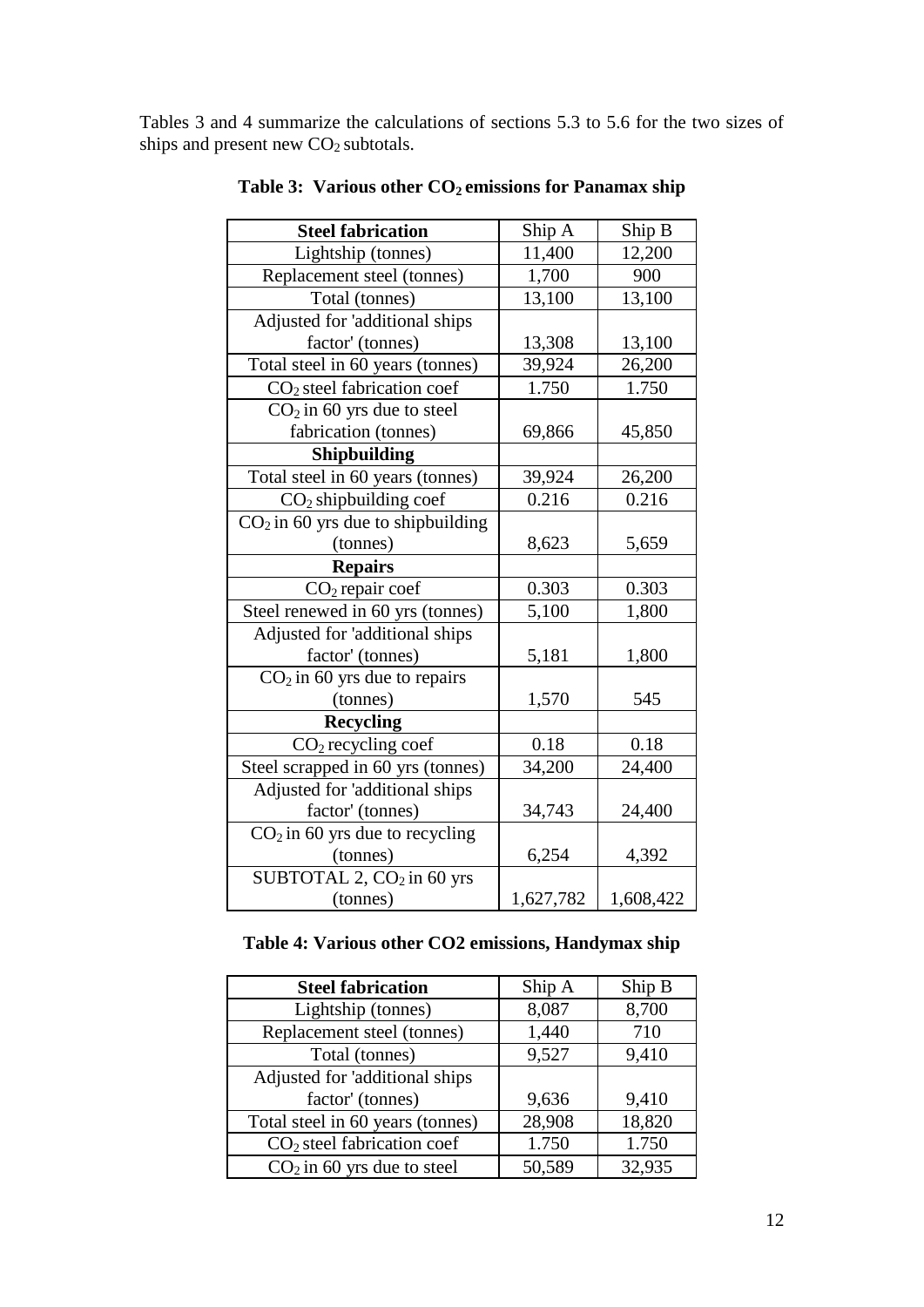| fabrication (tonnes)                |           |           |
|-------------------------------------|-----------|-----------|
| <b>Shipbuilding</b>                 |           |           |
| Total steel in 60 years (tonnes)    | 28,908    | 18,820    |
| $CO2$ shipbuilding coef             | 0.216     | 0.216     |
| $CO2$ in 60 yrs due to shipbuilding |           |           |
| (tonnes)                            | 6,244     | 4,065     |
| <b>Repairs</b>                      |           |           |
| $CO2$ repair coef                   | 0.303     | 0.303     |
| Steel renewed in 60 yrs (tonnes)    | 4,320     | 1,420     |
| Adjusted for 'additional ships      |           |           |
| factor' (tonnes)                    | 4,369     | 1,420     |
| $CO2$ in 60 yrs due to repairs      |           |           |
| (tonnes)                            | 1,324     | 430       |
| <b>Recycling</b>                    |           |           |
| $CO2$ recycling coef                | 0.18      | 0.18      |
| Steel scrapped in 60 yrs (tonnes)   | 24,261    | 17,400    |
| Adjusted for 'additional ships      |           |           |
| factor' (tonnes)                    | 24,539    | 17,400    |
| $CO2$ in 60 yrs due to recycling    |           |           |
| (tonnes)                            | 4,417     | 3,132     |
| SUBTOTAL 2, $CO2$ in 60 yrs         |           |           |
| (tonnes)                            | 1,492,826 | 1,482,667 |

## **5.7 CO2 emissions due to transport of raw materials and steel**

Finally as regards emissions generated from the transport of the raw materials needed to produce the steel of these ships, including steel renewal, we assume a "raw materials' factor of 2.66, that is, for every tonne of steel to be produced, 2.66 tonnes of raw material (iron ore, coal, limestone, etc) are needed (Worldsteel, 2009). As an illustration, we assume that these raw materials are hauled by ship only, over an average distance of 3,484 nautical miles (6,452 km), corresponding to a trip from Port Hedland, Australia, to Busan, Korea. The amount of raw materials to be hauled correspond to the "super-life cycle" of 60 years. Also we assume that the "carbon footprint' of the ships that carry these raw materials is 4 grams of  $CO<sub>2</sub>$  per tonne-km (that would correspond to a large bulk carrier- see Psaraftis and Kontovas (2009)).

Similar calculations pertain to recycling. The transport of the steel that is scrapped from the scrap yard to the steel mill would produce some  $CO<sub>2</sub>$ . How much, depends on the distance. If the steel furnace is in India or Bangladesh, then the distance is short, but then one would have to haul the steel to China, Korea or Japan. If one hauls the scrap metal over a long distance to the steel mill, it will again produce  $CO<sub>2</sub>$  to haul it. So either way some steel will have to be hauled, unless of course scrap metal is melted locally for other purposes<sup>2</sup>. Again as an illustration we assume an average distance of 4,136 nautical miles (7,760 kms), corresponding to a trip from Chittagong, Bangladesh, to Dalian, China. Either way we assume that the amount of steel to be

 $\frac{1}{2}$  If this is the case, raw materials would have to be hauled to the mill for shipbuilding steel production from an unspecified location, and that would also require energy and produce emissions.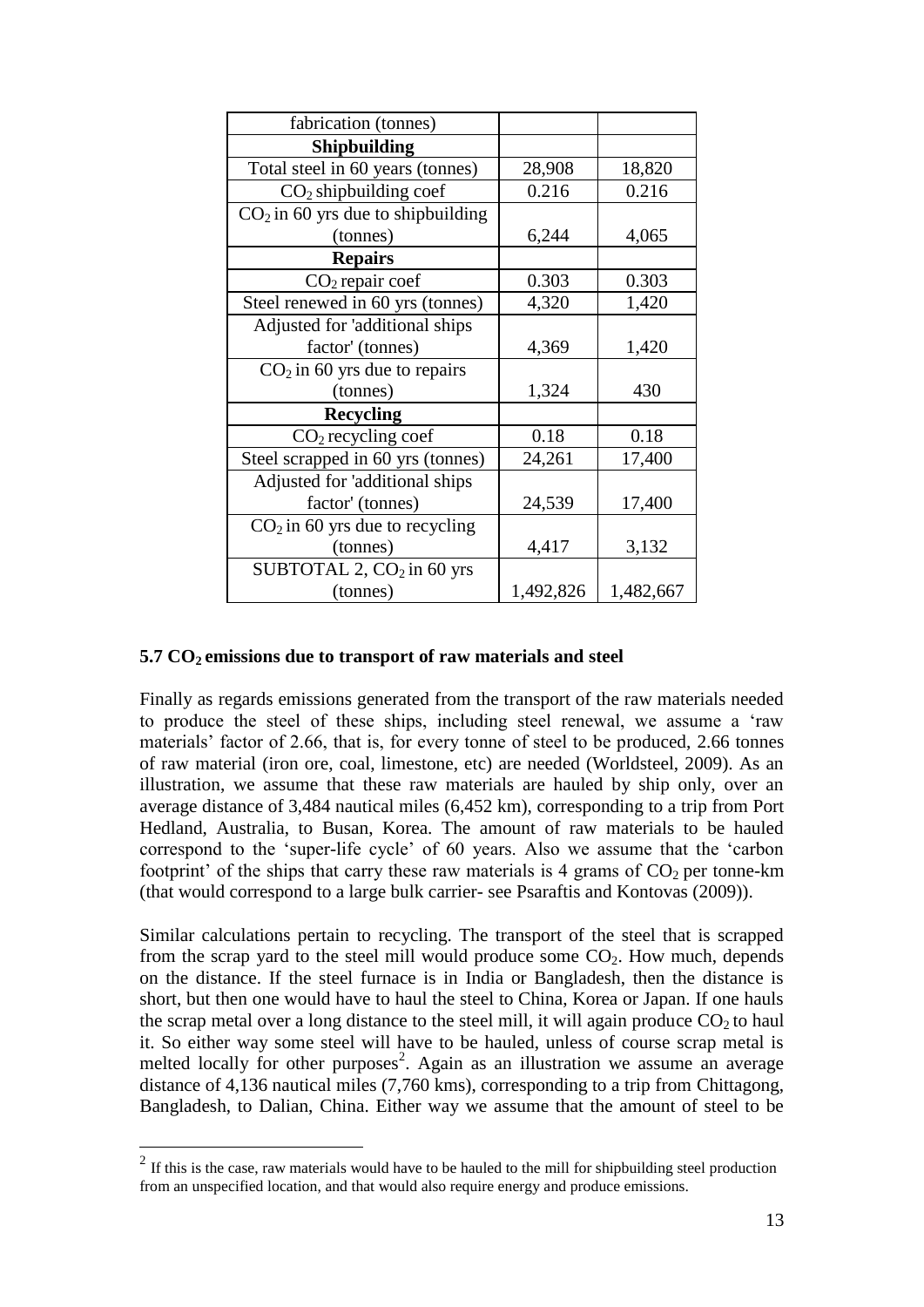hauled is the lightship steel for the two ship types, over 60 years. Again we assume a  $4$  grams of  $CO<sub>2</sub>$  per tonne-km carbon footprint for the ship that would transport this steel.

The resulting calculations are shown in Tables 5 and 6, which also present the total CO<sub>2</sub> emissions.

| <b>Transport of raw materials and steel</b>   | Ship A      | Ship B      |
|-----------------------------------------------|-------------|-------------|
| Lightship steel needed in 60 yrs (tonnes)     | 39,924      | 26,200      |
| Steel renewed in 60 yrs (tonnes)              | 5,181       | 1,800       |
| Total steel in 60 years (tonnes)              | 45,105      | 28,000      |
| Raw materials factor                          | 2.66        | 2.66        |
| Raw materials for total steel (tonnes)        | 119,978     | 74,480      |
| Average distance (km)                         | 6,452       | 6,452       |
| Tonne-kms for raw materials                   | 774,098,246 | 480,544,960 |
| Grams $CO2$ per tonne-km of ship to transport |             |             |
| raw materials or steel                        | 4.00        | 4.00        |
| Tonnes $CO2$ for raw materials                | 3,096       | 1,922       |
| Average distance (km) for scrap               | 7,760       | 7,760       |
| Tonne-kms for scrap                           | 309,807,116 | 203,312,000 |
| Tonnes $CO2$ for scrap                        | 1,239       | 813         |
| TOTAL $CO2$ for transport of raw materials    |             |             |
| and steel (tonnes)                            | 4,336       | 2,735       |
| <b>TOTAL</b> $CO2$ in 60 yrs (tonnes)         | 1,632,117   | 1,611,157   |

| Table 5: $CO2$ emissions from the transport of raw materials and steel, Panamax |
|---------------------------------------------------------------------------------|
| ship                                                                            |

# **Table 6: CO2 emissions from the transport of raw materials and steel, Handymax ship**

| <b>Transport of raw materials and steel</b>   | Ship A        | Ship B        |
|-----------------------------------------------|---------------|---------------|
| Lightship steel needed in 60 yrs (tonnes)     | 28,908        | 18,820        |
| Steel renewed in 60 yrs (tonnes)              | 4,369         | 1,420         |
| Total steel in 60 years (tonnes)              | 33,278        | 20,240        |
| Raw materials factor                          | 2.66          | 2.66          |
| Raw materials for total steel (tonnes)        | 88,519        | 53,838        |
| Average distance (km)                         | 6,452         | 6,452         |
| Tonne-kms for raw materials                   | 571,121,612   | 347, 365, 357 |
| Grams $CO2$ per tonne-km of ship to transport |               |               |
| raw materials or steel                        | 4.00          | 4.00          |
| Tonnes $CO2$ for raw materials                | 2,284         | 1,389         |
| Average distance (km) for scrap               | 7,760         | 7,760         |
| Tonne-kms for scrap                           | 224, 327, 565 | 146,043,200   |
| Tonnes $CO2$ for scrap                        | 897           | 584           |
| TOTAL $CO2$ for transport of raw materials    | 3,182         | 1,974         |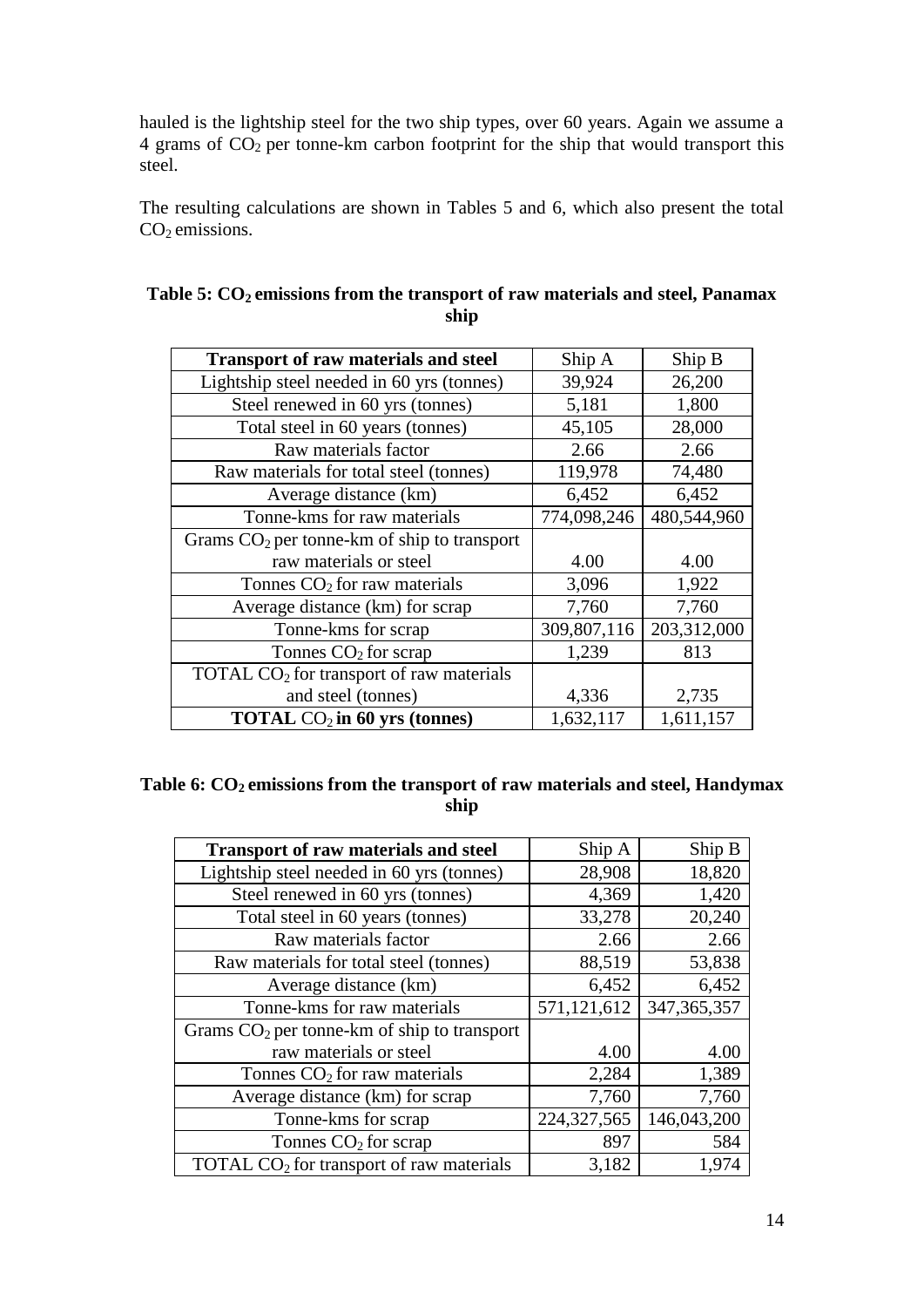| and steel (tonnes)                    |           |           |
|---------------------------------------|-----------|-----------|
| <b>TOTAL</b> $CO2$ in 60 yrs (tonnes) | 1,496,008 | 1,484,641 |

It is important to point out that, even though these results seem to be marginal on a per ship basis (a difference on the order of 1% between ship A and ship B), they can be substantial overall if we take into account the number of ships in the fleet. In 2007, and according to the Lloyds-Fairplay ship database, there were some 1,383 Panamax ships and some 1,732 Handymax ships in the world fleet (among a total of 6,462 dry bulk carriers). Assuming an identical performance of all ships in the fleet per size bracket, Table 7 summarizes the total  $CO<sub>2</sub>$  produced by these fleets over 60 years and on a per year basis.

| <b>PANAMAX</b>                 | Ship A        | Ship B        |
|--------------------------------|---------------|---------------|
| Number of ships in fleet       |               |               |
| (2007)                         | 1,383         | 1,383         |
| Fleet $CO2$ in 60 yrs (tonnes) | 2,257,218,085 | 2,228,230,597 |
| Per year (tonnes)              | 37,620,301    | 37, 137, 177  |
| Difference per year (tonnes)   | 483,125       |               |
| Grams of $CO2$ per tonne-km    | 4.000         | 3.949         |
| <b>HANDYMAX</b>                |               |               |
| Number of ships in fleet       |               |               |
| (2007)                         | 1,732         | 1,732         |
| Fleet $CO2$ in 60 yrs          | 2,591,085,621 | 2,571,397,475 |
| Per year                       | 43,184,760    | 42,856,625    |
| Difference per year (tonnes)   | 328,136       |               |
| Grams of $CO2$ per tonne-km    | 5.928         | 5.883         |

**Table 7: Fleet CO2 statistics**

Finally we should mention that for this analysis to be complete, several more issues could be examined. For example type A ships will require several more paints which produce  $CO<sub>2</sub>$  and volatile compounds to manufacture and apply. Such refinement could be the scope of future work; however it is clear that due to the increased resources required for type A ships, such considerations will only increase the environmental difference between the two ship types in favor of ship B.

# **6. CONCLUSIONS AND DISCUSSION**

Based on the results shown above, it can be safely concluded that for both the Panamax and Handymax sizes, the life cycle environmental performance of ship B is better than that of ship A, at least as far as  $CO<sub>2</sub>$  is concerned. It is speculated that similar results also hold for other ship sizes and types.

Just for these two ship sizes, and based on the sizes of the current fleet, operating ship of type A would produce about 790,000 tonnes of  $CO<sub>2</sub>$  per year more than if ship B were used instead. 790,000 tonnes is not a negligible quantity. Percentage-wise the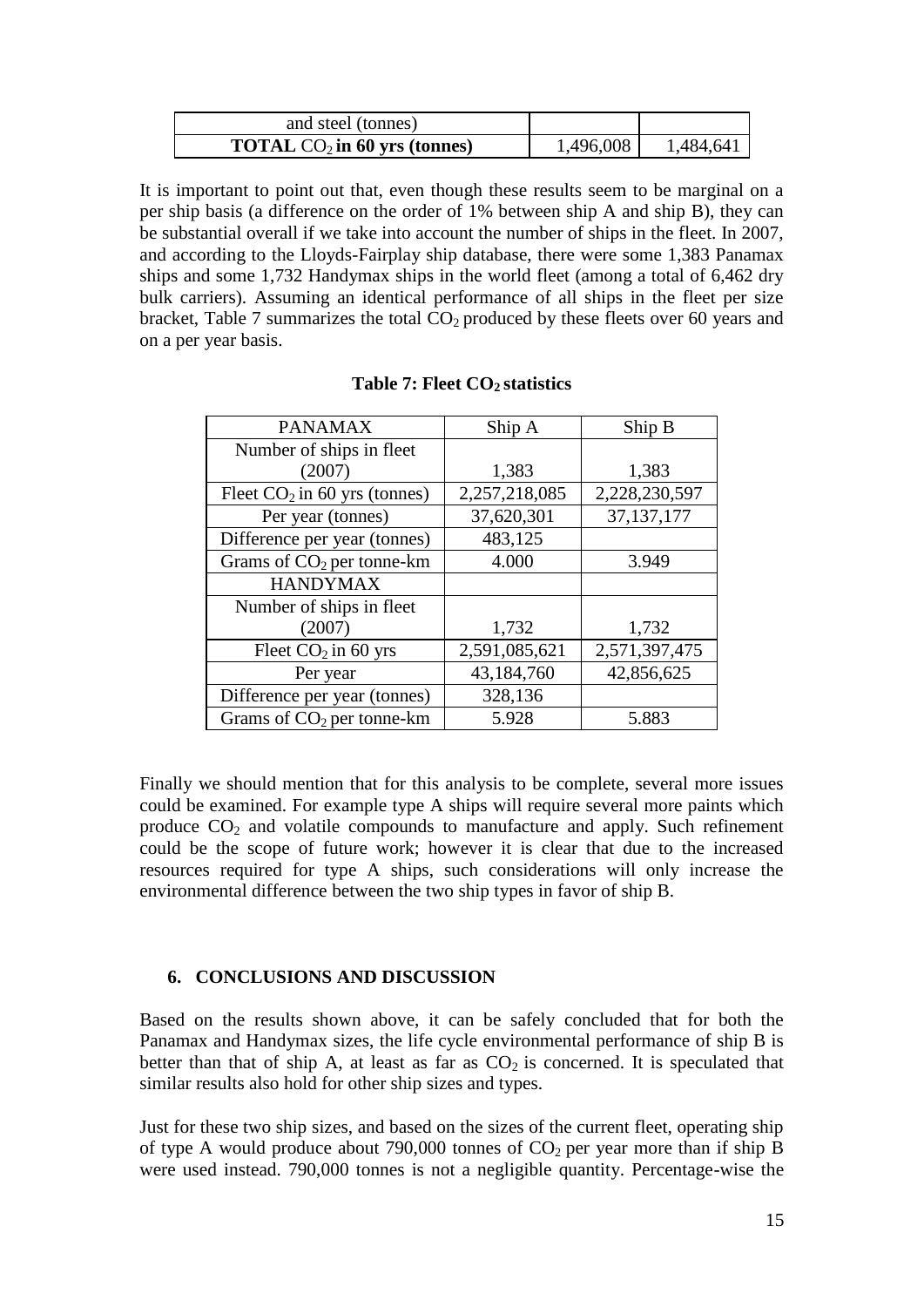difference may not be substantial globally, but at least the comparison serves to disprove the statement that ship B is environmentally worse than ship A by carrying "steel ballast". Moreover, higher corrosion margins are likely to contribute to a better life cycle safety performance of ship B versus ship A.

It can also be seen that for both these sizes total  $CO<sub>2</sub>$  emissions in a ship's life cycle are some 5-6% higher than operational  $CO<sub>2</sub>$  emissions alone, even though in our opinion the real level of non-operational emissions has been underestimated in our paper and these are likely to he higher. As world fleet current operational emissions are estimated on the order of a billion tonnes per year (Buhaug et al (2008) and Psaraftis and Kontovas (2009)), 5-6% is some 50-60 million tonnes of additional  $CO<sub>2</sub>$ per year, to the extent the same percentage is true globally. Similarly, 1% (the difference between ship A and ship B), to the extent it is also true for other ship types and sizes, is some 10 million tonnes of  $CO<sub>2</sub>$  per year. These may be small percentages, but worthy of note in absolute terms.

Coming back to the issue to what extent possible advances in ship design, engine technology, and others can be factored into a life cycle analysis that spans 20 and 30 years of ship life, the following can be said:

a) Historically technological improvements in ships and their equipment occur in small steps over many years. This is expected to continue with no major technological leaps. Thus, it is not expected that technological advancements will be so large to make replacing a 15-20 year old ship with a new one economically feasible (solely from an efficiency point of view).

b) IMO"s GBS and class rules, require the design life of ships to be 25 years. Thus irrespective of future technological improvements, the aim will always be to achieve the most economically and environmentally efficient ship (of at least 25 year lifetime) with current technology.

c) Modern designs are not always more fuel efficient than older designs. Unfortunately, despite more awareness toward environmental performance, efficiency is sacrificed to reduce initial cost. To save a small portion in building costs, shipyards do not increase the size of installed main engine in line with the larger size and capacity ships which they build. Result: Modern ships are underpowered with their engine operating in real sea conditions near the very inefficient maximum horsepower point. Thus we see modern designs burning much more than past designs of same type ships. Not only that but we see small ships (say Supramax 57,000 DWT) built by advanced shipbuilding countries burning 37-38 tonne/day fuel while the larger ships they were building 12 years ago (say Panamax size 75,000 DWT) were burning only 33 tonnes/day. This is because the Panamax ships are not underpowered and thus are operating at the efficient point of 75-80% maximum horsepower in real sea conditions.

d) Shipyards continue to push for this environmentally unacceptable status quo (of fitting main engines with just enough capacity to perform at the ideal, calm "sea trial" conditions) and through their IMO influence, try to set the new EEDI regulation to be a measure of a ships performance "at sea trial" (i.e. on paper) instead of a ships real sea performance.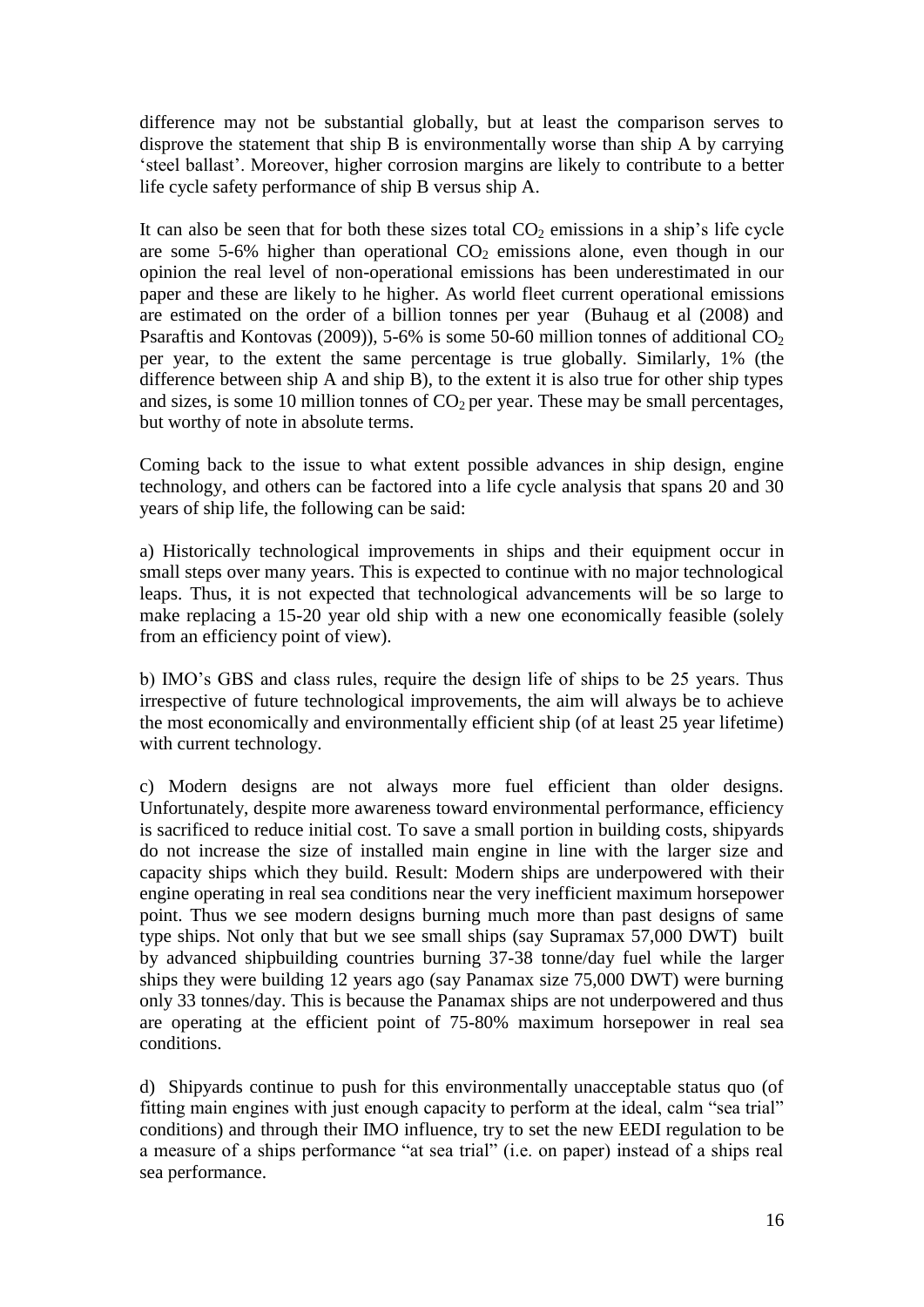We end this paper by noting briefly that the subject under study has recently attracted the attention of the IMO. With submission MEPC 60/4/16, Greece has pointed out the fact that Ship A will have a lower Energy Efficiency Design Index (EEDI) than that of Ship B, even though its life cycle emissions are higher. Given the prominent role that EEDI will take in assessing a newbuilding"s environmental performance, Greece has suggested a correction factor  $f_i = (DWT \text{ before enhancements})/(DWT \text{ after }$ enhancements), in order to avoid the penalization of ships built to higher structural standards than those envisaged by the standard classification society rules. Examples include increased longitudinal strength capability (Bending Moments and Shear Forces) so that operation at the design limits is avoided, enhanced corrosion margins for reduced repairs and better structural fatigue performance, enhanced classification society's structural notations (e.g. cargo grab notations), increased bow reinforcement for slamming protection, etc. In general, these will involve thicker steel plates and girders (over the regulation minimum) applied in the ship"s hull including stern and bow areas, tanks, and holds.

## **ACKNOWLEDGMENTS**

Work on this paper was supported in part by the Hellenic Chamber of Shipping. A previous version of this paper, entitled "Life cycle cost of maintaining the effectiveness of a ship"s structure and environmental impact of ship design parameters: an update" was presented at the RINA Conference on the Design and Operation of Bulk Carriers, Athens, Greece, Oct. 26-27, 2009. We would like to thank three anonymous referees and the Editor for their comments which helped improve the paper.

### **REFERENCES**

Buhaug, Ø., J.J. Corbett, Ø. Endresen, V. Eyring, J. Faber, S. Hanayama, D.S. Lee, D. Lee, H. Lindstad, A. Mjelde, C. Pålsson, W. Wanquing, J.J. Winebrake, K. Yoshida, (2008). "Updated Study on Greenhouse Gas Emissions from Ships: Phase I Report". International Maritime Organization (IMO) London, UK, 1 September, 2008 (included as Annex in IMO document MEPC 58/INF.6).

Gratsos, G, P. Zachariadis (2005), "The Life Cycle Cost of maintaining the effectiveness of a ship"s structure and environmental impact of ship design parameters" Royal Institution of Naval Architects (Transaction papers of 18/19 October 2005). Paper available at

http://www.martrans.org/documents/2005/safety/Gratsos%20life%20cycle%20final.pdf

Guedes Soares, C., (1996), "On the Definition of Rule Requirements for Wave Induced Vertical Bending Moments," *Marine Structures* 9, *pp 409-425*.

Guedes Soares, C. (1999), "On the Uncertainty in Long-term Predictions of Wave Induced Loads on Ships," *Marine Structures 12*, *pp 171-182*.

IMO (2010), "International Shipping Carrier of World Trade", document available at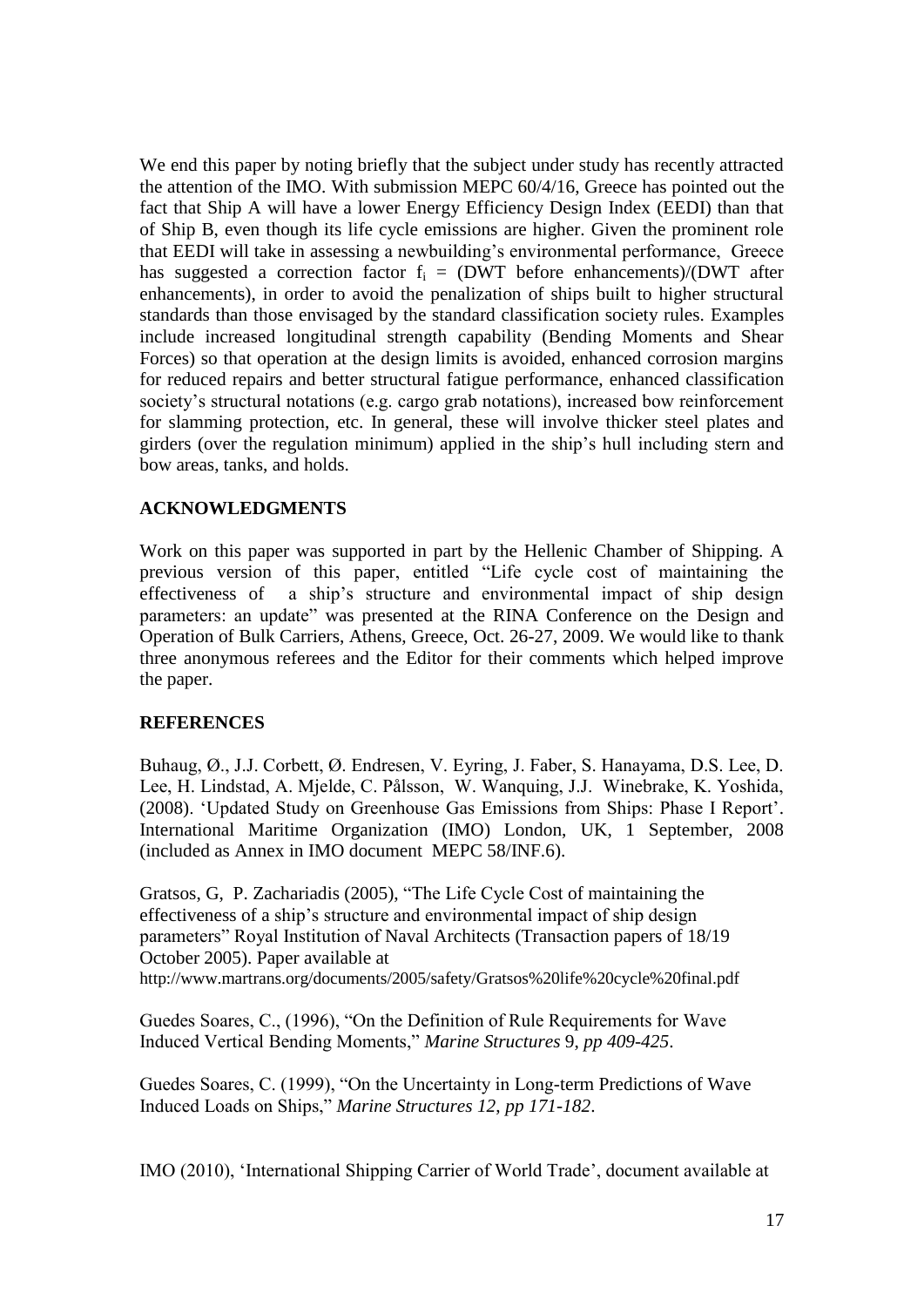www.imo.org/includes/...asp/.../Int%20**Shipping**%20Flyerfinal.pdf

JTP (2005), Joint Tanker Project Replies to Technical Committees, Comments *Fifth Summary,* **Section 7** 54,

Kameyama, M., K. Hiraoka, A. Sakurai, T. Naruse, H. Tauchi (2004), "Development of LCA software for ships and LCI analysis based on actual shipbuilding and operation," Proceedings of The 6th International Conference on EcoBalance, Oct.25- Oct. 27, Tsukuba, Japan、pp159-162.

Mansour, A.E. and J.-P. Wasson (1995), "Charts for Estimating Nonlinear Hogging and Sagging Bending Moments," *Journal of Ship Research*, *Vol. 39*, *No. 3,pp 240- 249*.

Oxera (2004), "CO2 emissions trading: How will it affect UK industry?" report available at www.oxera.com

Psaraftis, H.N. & Kontovas, C.A. (2009).  $CO<sub>2</sub>$  Emissions Statistics for the World Commercial Fleet", WMU Journal of Maritime Affairs **8**(1), pp.1-25.

Safety at Sea (2004), IMO submission MSC 78/INF.6, Appendix A4.

TSCF (1997), "Guidance Manual for Tanker Structures, Issued by TSCF in cooperation with IACS, Witherby & Co. Ltd.

Worldsteel (2009): web site of World Steel Association [\(www.worldsteel.org\)](http://www.worldsteel.org/)

### Various other IMO documents

MSC 81/6/4, "Japan"s position on goal-based new ship construction standards," document submitted by Japan for MSC 81, 7 March 2006.

MSC 81/6/17, "Life cycle cost and environmental impact," document submitted by Greecce for MSC 81, 21 March 2006.

MEPC 60/4/16, "The Energy Efficiency Design Index (EEDI) and Life Cycle Considerations", document submitted by Greece, 15 January 2010.

# **AUTHORS BIOGRAPHIES**

**George A. Gratsos** is President of the Hellenic Chamber of Shipping, on the Board of Directors of the Union of Greek Shipowners and Chairman of the Maritime Safety and Maritime Environment Protection Committee of the UGS, member of the board of the UK FREIGHT DEMMURAGE AND DEFENCE ASSOCIATION LTD LONDON and HELMEPA. He is a Member of ABS, member of the Hellenic Committee of ABS, the Hellenic Committee of DNV, the Hellenic Technical Committee of LRS, past Vice-President, member of the Executive Committee and on the Board of Directors of BIMCO and on the Board of Directors of the (Hellenic)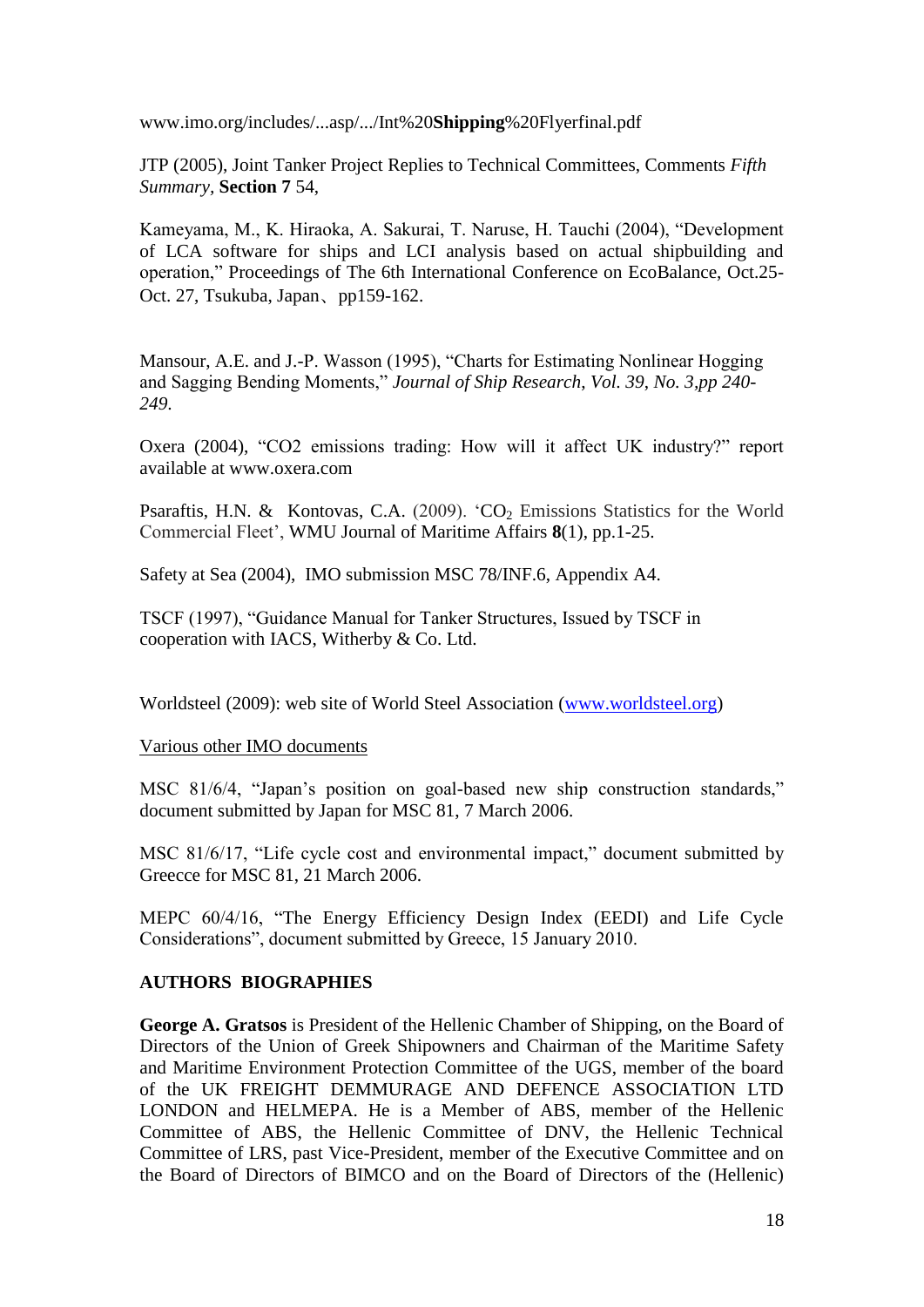Tourist Development Company. Mr. Gratsos is a third generation shipowner, President of STANDARD BULK TRANSPORT CORPORATION, operating Panamax bulk carriers, and ELASIS (a real estate and construction company). He is a Naval Architect with a BSc from MIT and a PhD from the University of the Aegean, with a thesis entitled "Freight Market Signals in a Changing Environment: An Internal View of Dynamic Forces that Shape the Dry Bulk Business.»

**Harilaos N. Psaraftis** is Professor of Maritime Transport at the School of Naval Architecture and Marine Engineering (NA&ME) of the National Technical University of Athens (NTUA), Greece. He has a diploma from NTUA (1974), and two M.Sc. degrees (1977) and a Ph.D. (1979) from the Massachusetts Institute of Technology (MIT). He has been a faculty member at MIT from 1979 to 1989. He was the chairman of the International Symposium on Maritime Safety, Security and Environmental Protection (Athens, 2007) and has also chaired several other conference sessions and clusters on topics such as intermodal transport, maritime transport, ports, vehicle routing, and logistics. He has been a member of the Greek delegation to the IMO (MSC and MEPC) since 2006. From 2007 to 2010 he was the coordinator of an MEPC correspondence group on environmental risk evaluation criteria and since 2009 he is a member of the MSC Group of Experts on Formal Safety Assessment. Psaraftis also served as CEO of the Piraeus Port Authority (OLP) from 1996 to 2002.

**Panos Zachariadis** is Technical Director of Atlantic Bulk Carriers Management Ltd, an operator of 23 bulk carriers. From 1984 to 1997 he was Marine Superintendent for a New York bulk carrier and oil tanker shipping company. His shipping experience spans diverse areas such as sea service in bulk carriers and oil tankers, supervision of dry dock repairs, new building specifications and supervision, ship operations and chartering. For several years he has been a regular member of the Greek delegation to IMO as technical advisor. Mr. Zachariadis holds a BSc degree in Mechanical Engineering from Iowa State University and a MSE degree in Naval Architecture and Marine Engineering from the University of Michigan. Memberships include the American Society of Mechanical Engineers, SNAME, BIMCO Marine Committee, ABS European Technical Committee, LR Hellenic Technical Committee, Union of Greek Shipowners Maritime Safety and Marine Environment Protection Committee, Hellenic Chamber of Shipping Technical Committee, BoD and founding member Marine Technical Managers Association (MARTECMA) of Greece.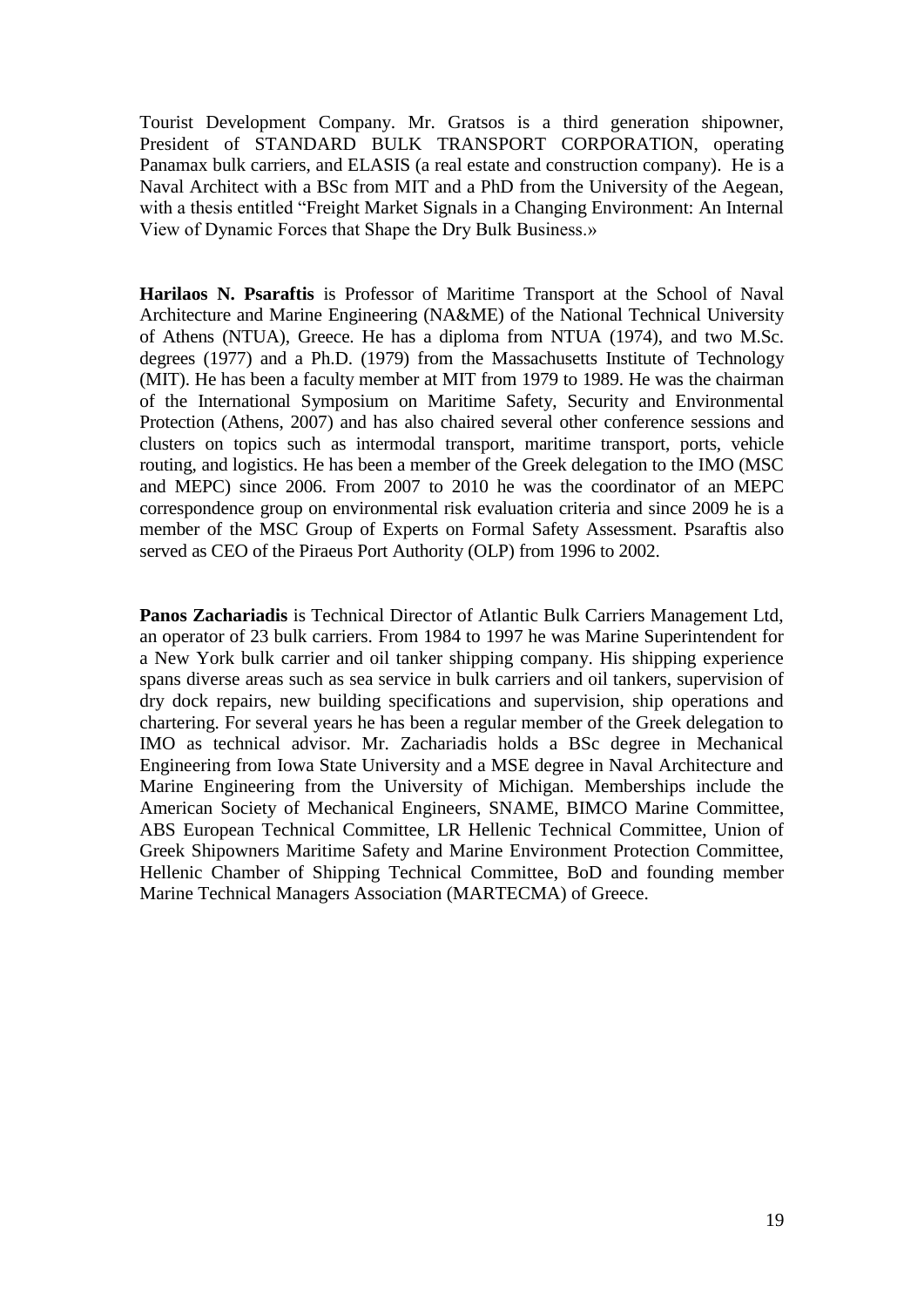# **APPENDIX TABLE 8**

STEEL RENEWAL SCENARIOS

**SHIP A:** As per IACS new proposed CSR (final version) corrosion margins

Panamax Lightship 11,400 MT Handymax Lightship 8,087 MT

Max expected Lifetime 20 years (due to reduced corrosion margins necessitating expensive repairs - see write up). Specified corrosion margins are overall less than half of those required for 25 year lifetime (based on corrosion rates experience, past studies and pre-CSR class regulations). It follows that such margins will be exhausted much earlier than the design life, at which time major steel replacement will be required.

A major improvement of final CSR corrosion margins from the first draft of CSR was the increased margins for hold bulkheads and lower hold areas. However the inadequate corrosion margins for side shell and ballast tank internals, and to a smaller extent, hold frames, increase repairs at year 15 on dramatically. The possibility of a CSR ship economic life extending beyond 20 years is still very remote, since at year 20 extensive replacements of deck, sides and bottom shell will be required (thousands of tons).

Estimated Steel Replacement (MT) of Ship A:

Age for Panamax for Handymax

| 10  | $50+MT$          | $50+MT$     | Some frames, balast internals                       |
|-----|------------------|-------------|-----------------------------------------------------|
| 13  | $170+MT$         | $140+MT$    | Some Frames, various ballast internals, top hoppers |
| 15. | $480 + MT$       | $400+MT$    | Various, some upper side shell, ballast internals,  |
|     |                  |             | underdecks                                          |
| 18  | $1.000 + MT$     | 850+ MT     | Various ballast, substantial side shell, some deck, |
|     |                  |             | some bottom                                         |
|     | Total $1,700+MT$ | $1,440+$ MT | (conservative estimate with very good maintenance)  |
|     |                  |             |                                                     |

Scrapping dictated by financial necessity at 20 years.

**SHIP B:** To arrive at the lightship and performance of ship B there are two alternative but equivalent methods. One is to start with a ship built to pre-CSR scantlings and proceed to upgrade the corrosion margins of certain needed areas. The other way is to start with a CSR scantlings ship and upgrade its corrosion margins as needed (based on past studies and experience).

First method: We start with a vessel built as per old regulations with corrosion margins of some parts upgraded for same lifetime as the rest of the ship (which with maintenance can be 27 years, scrapping at 30 years, see write up). I.e. the ship has overall similar corrosion margins with the pre-CSR ships (typically equivalent to 20-25% of original plate thickness) with increases in some areas where the pre-CSR margins had proved inadequate as follows: Hold frames: increase corrosion allowance by 80-90% (almost double). All height of hold transverse Bulkheads, underdecks, tank internals (selected), tanktops, double bottom longitudinal bulkheads: increase allowance by about 50%. Hold hoppers top and bottom: increase by abt. 40%, and various other selected increases.

EXTRA WEIGHT for 30 year lifetime of a pre-CSR ship (PANAMAX EXAMPLE):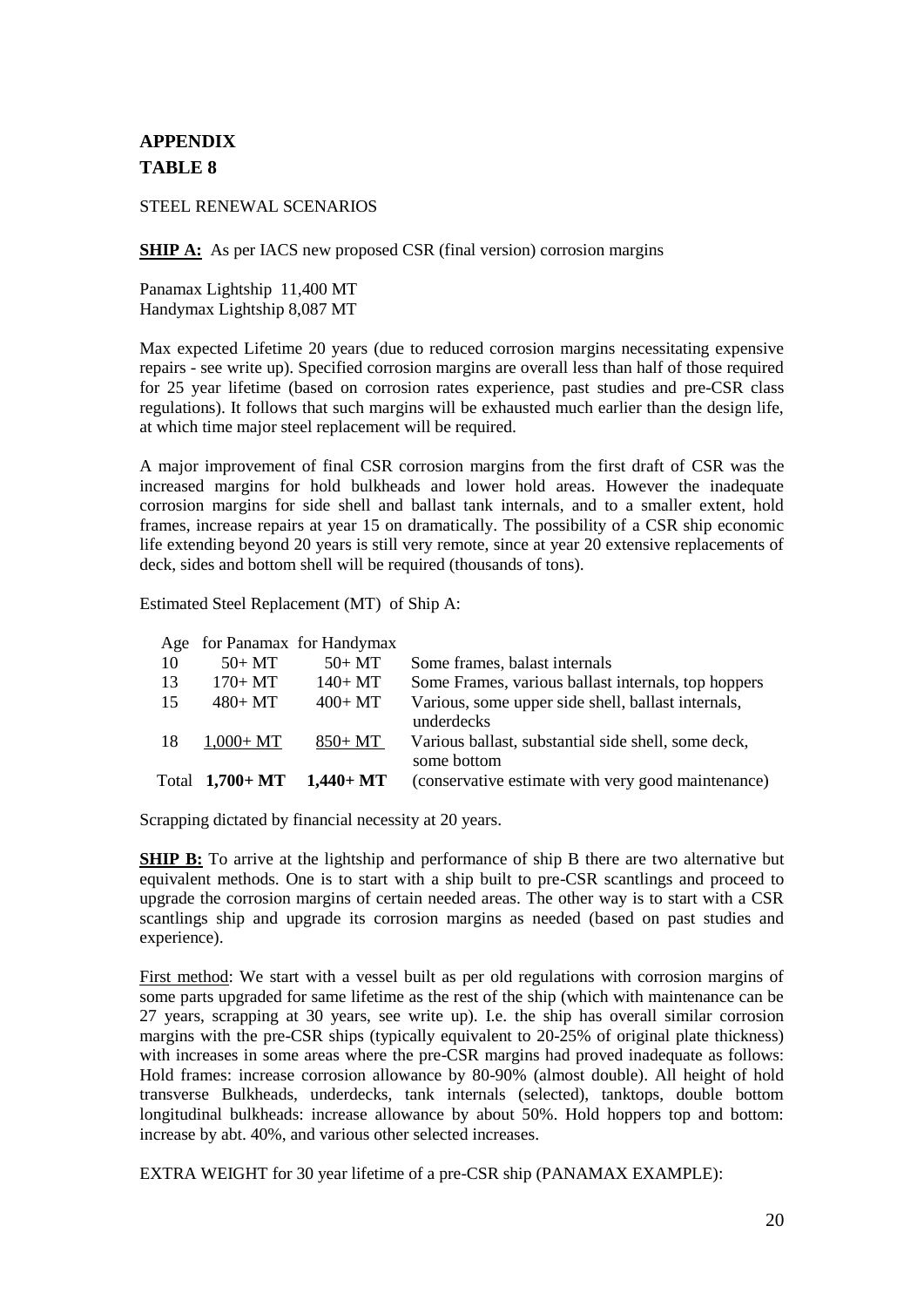| <b>FRAMES</b>            | $(3 \text{ mm extra})$ : 70 mt          |                   |
|--------------------------|-----------------------------------------|-------------------|
| <b>TANKTOP</b>           | $(3 \text{ mm} \text{ extra})$ : 100 mt |                   |
| <b>H.BULKHD</b>          | $(2 \text{ mm extra})$ :                | 35 <sub>mt</sub>  |
| UNDERDECK (3 mm extra):  |                                         | 35 mt             |
| DECK LONG. (3 mm extra): |                                         | $25$ mt           |
| <b>HOPPERS</b>           | $(2 \text{ mm} \text{ extra})$ :        | 85 mt             |
| BAL. SCANTL. (selected): |                                         | 100 <sub>mt</sub> |
|                          | TOTAL:                                  | 450 mt            |

Lifetime 27 years + (actual 30 years)

Second Method: We proceed to incorporate the IACS new CSR scantlings but with all corrosion margins upgraded for 25 year lifetime as follows.

|                        | <b>CSR PROVIDED</b> |                 | <b>REQUIRED</b>    | EXTRA WEIGHT (MT) |              |
|------------------------|---------------------|-----------------|--------------------|-------------------|--------------|
|                        | <b>CORR MARGIN</b>  |                 | <b>CORR MARGIN</b> | PANAMAX           | <b>HANDY</b> |
| <b>HOLD FRAMES</b>     | FROM 4.5 MM         | TO <sub>1</sub> | 7 MM               | 60                | 42           |
| <b>TANKTOP</b>         | FROM 5.5 MM         | TO.             | 7.5 MM             | 65                | 44           |
| <b>TOP HOPPERS</b>     | FROM 3.5 MM         | <b>TO</b>       | 7 MM               | 80                | 56           |
| <b>BOTTOM HOPPERS</b>  | FROM 5.5 MM         | TO.             | 7 MM               | 28                | 21           |
| <b>LOWER BULKHEADS</b> | FROM 6.5 MM         | TO              | 7 MM               | $\overline{4}$    | 3            |
| STOOLS/UDECKS          | FROM 4.0 MM         | TO.             | 7 MM               | 40                | 29           |
| <b>SIDE SHELL</b>      | FROM 3.5 MM         | TO              | 5 MM               | 88                | 74           |
| <b>HOLD SHELL</b>      | FROM 3.5 MM         | TO              | 5 MM               | 38                | 28           |
| <b>DECK</b>            | FROM 4.0 MM         | TO.             | 5.5 MM             | 50                | 40           |
| <b>BOTTOM</b>          | FROM 3.0 MM         | TO.             | 5 MM               | 80                | 66           |
| <b>U/DECK LONGIT.</b>  | FROM 4.0 MM         | TO.             | 6 MM               | 16                | 11           |
| GIRDERS/FLOORS         | FROM 3.0 MM         | TO.             | 5.5 MM             | 114               | 96           |
| <b>TOP SIDE WEBS</b>   | FROM 3.5 MM         | TO.             | 5.5 MM             | 63                | 47           |
| <b>OTHER BALLAST</b>   | FROM 3.0 MM         | TO.             | 5.5 MM             | 72                | 56           |
|                        |                     |                 | TOTAL              | 800               | 613          |

#### **Thus, Panamax Lightship at 12,200 MT Handymax Lightship at 8,700 MT**

Note that to arrive at a 30 year lifetime ship, a Panamax pre-CSR ship needs 450 metric tons (see above) of additional corrosion margins, whereas a current CSR ship needs nearly double that amount (800 MT).

### **ESTIMATED STEEL REPLACEMENT OF SHIP B (In 30 years):**

|                |               | for Panamax     | for Handymax    |                              |
|----------------|---------------|-----------------|-----------------|------------------------------|
| Age            | 13            | 0 <sub>MT</sub> | 0 <sub>MT</sub> |                              |
| $\zeta\,\zeta$ | 15            | 20 MT           | 20 MT           |                              |
| 66             | 18            | 80 MT           | 50 MT           | Internals                    |
| 66             | 20            | 120 MT          | 80 MT           | Some frames, various         |
| 66             | 23            | 180 MT          | 150 MT          | Frames, bulkheads, internals |
| 66             | 25            | 200 MT          | 160 MT          | Various                      |
| 66             | 28            | 300 MT          | 250 MT          | Various                      |
|                | <b>Total:</b> | 900 MT          | 710 MT          |                              |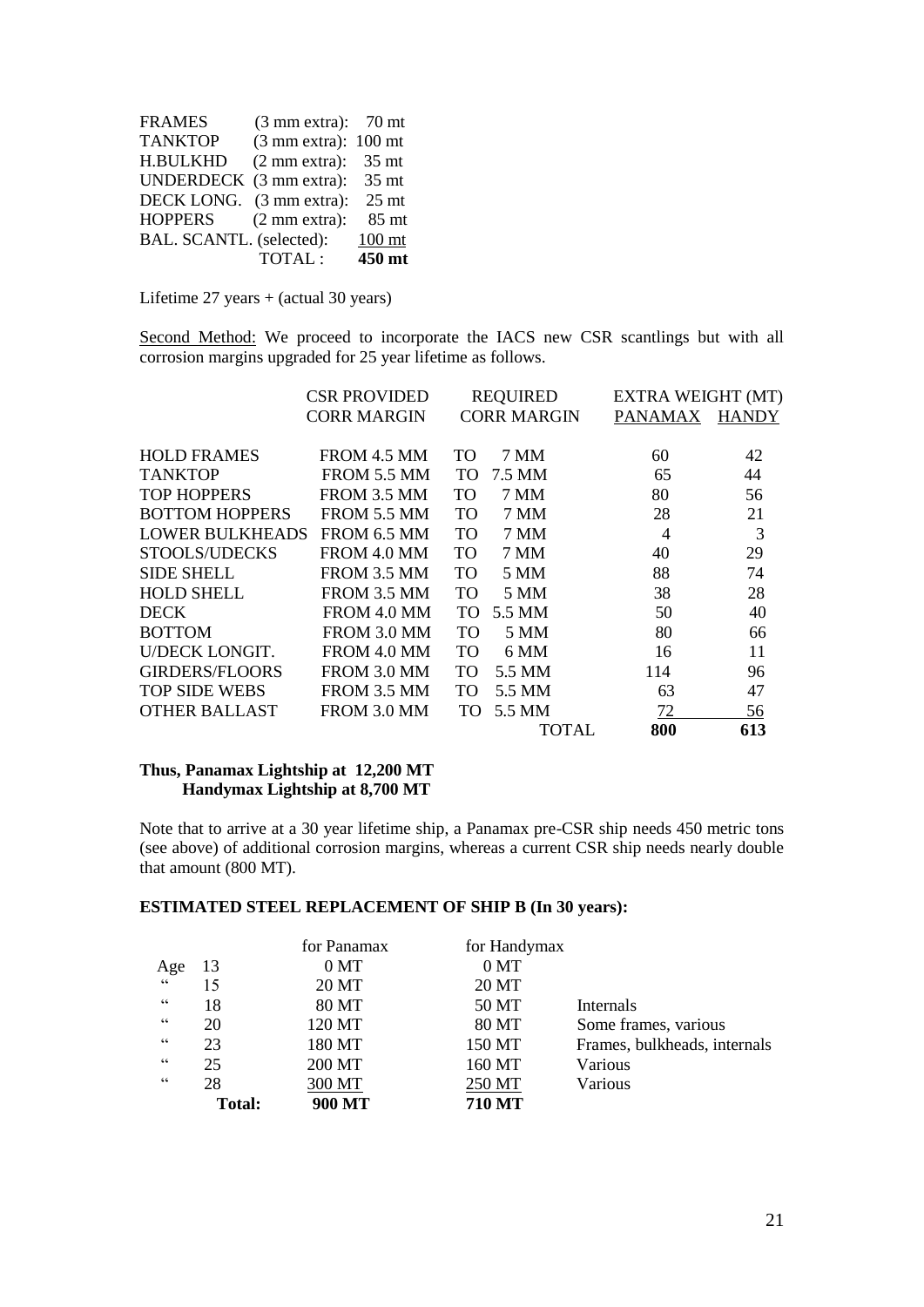Scrapping age 30+ years, if it is possible to employ the ship further. If scrapping is done at 25 years, then only 400 mt of repairs estimated will have been carried out for the Panamax and 300 mt for the Handymax.

#### **TABLE 9**

#### DOWN TIMES DUE TO DRYDOCKINGS AND STEEL REPAIRS

**Notes** 

*SHIP A* 

- 1. For good maintenance, it is assumed that owner elects to drydock ships at years 3 and 8, even though current regulations permit skipping these drydocks.
- 2. Steel replacement is assumed in China due to lower costs. A 7 ton/day steel replacement rate is assumed. This rate can vary for small or large pieces from 5 to 10 or even 12 tons per day for some good yards. However the popularity of Chinese yards has resulted in yard overbookings and thus usual waiting delays for the arrived ship. This is not expected to change in the near to medium term future since more ships are being delivered whereas new yard construction in China has stalled. Thus a 7 ton/day production rate is considered a good average even for large repairs.

| ,,,,,<br>. . |              |                |            |                 |
|--------------|--------------|----------------|------------|-----------------|
|              |              | <b>PANAMAX</b> |            | <b>HANDYMAX</b> |
| <b>YEAR</b>  | <b>STEEL</b> | DOWNTIME STEEL |            | <b>DOWNTIME</b> |
|              | MT           | <b>DAYS</b>    | $\cal{M}T$ | <b>DAYS</b>     |
| 01           |              |                |            |                 |
| 02           |              |                |            |                 |
| 03           |              | 9              |            | 9               |
| 04           |              |                |            |                 |
| 05           |              | 9              |            | 9               |
| 06           |              |                |            |                 |
| 07           |              |                |            |                 |
| 08           |              | 9              |            | 9               |
| 09           |              |                |            |                 |
| 10           | 50           | 9              | 50         | 9               |
| 11           |              |                |            |                 |
| 12           |              |                |            |                 |
| 13           | 170          | 24             | 140        | 20              |
| 14           |              |                |            |                 |
| 15           | 480          | 69             | 400        | 54              |
| 16           |              |                |            |                 |
| 17           |              |                |            |                 |
| 18           | 1000         | 143            | 850        | 121             |
| 19           |              |                |            |                 |
| 20           |              |                |            |                 |
| TOTAL 1700   |              | 272            | 1440       | 234             |

## THUS **PANAMAX A** REPAIR DAYS = 272 IN 20 YRS = 14 D/YR -> THUS OPER DAYS 351

HANDY A REPAIR DAYS = 234 IN 20 YRS = 12 D/YR  $\rightarrow$  THUS OPER DAYS 353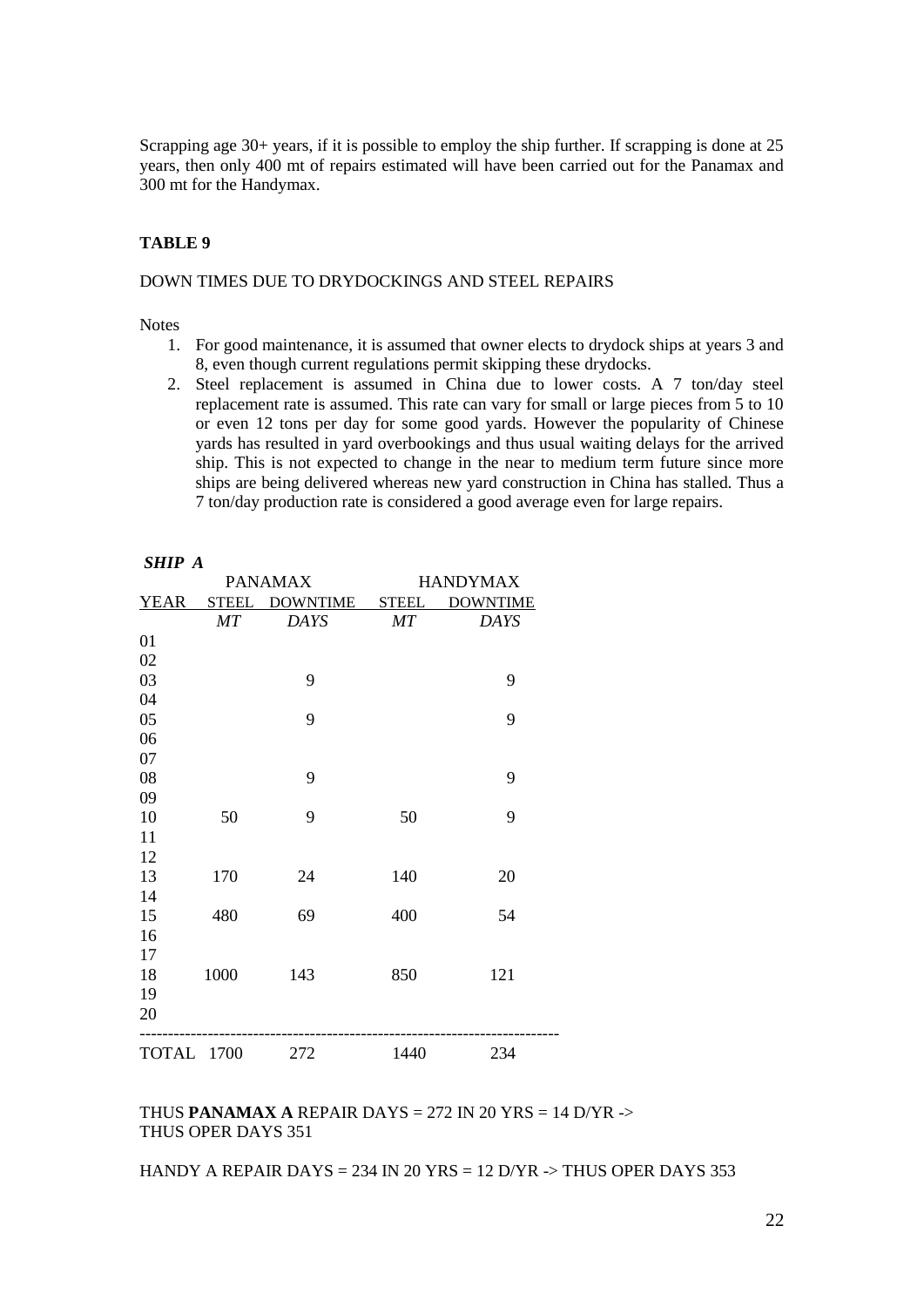| <b>SHIP B</b> |     |                      |     |                 |
|---------------|-----|----------------------|-----|-----------------|
|               |     | <b>PANAMAX</b>       |     | <b>HANDYMAX</b> |
| <b>YEAR</b>   |     | STEEL DOWNTIME STEEL |     | <b>DOWNTIME</b> |
|               | MT  | <b>DAYS</b>          | MT  | <b>DAYS</b>     |
| 01            |     |                      |     |                 |
| 02            |     |                      |     |                 |
| 03            |     | 9                    |     | 9               |
| 04            |     |                      |     |                 |
| 05            |     | 9                    |     | 9               |
| 06            |     |                      |     |                 |
| 07            |     |                      |     |                 |
| 08            |     | 9                    |     | 9               |
| 09            |     |                      |     |                 |
| 10            |     | 9                    |     | 9               |
| 11            |     |                      |     |                 |
| 12            |     |                      |     |                 |
| 13            |     | 9                    |     | 9               |
| 14            |     |                      |     |                 |
| 15            | 20  | 9                    | 20  | 9               |
| 16            |     |                      |     |                 |
| 17            |     |                      |     |                 |
| 18            | 80  | 12                   | 50  | 9               |
| 19            |     |                      |     |                 |
| 20            | 120 | 17                   | 80  | 11              |
| 21            |     |                      |     |                 |
| 22            |     |                      |     |                 |
| 23<br>24      | 180 | 26                   | 150 | 21              |
| 25            | 200 | 29                   | 160 | 23              |
| 26            |     |                      |     |                 |
| 27            |     |                      |     |                 |
| 28            | 300 | 43                   | 250 | 36              |
| 29            |     |                      |     |                 |
| 30            |     |                      |     |                 |
|               |     |                      |     |                 |
| TOTAL 900     |     | 181                  | 710 | 154             |
|               |     |                      |     |                 |

THUS **PANAMAX B** REPAIR DAYS = 181 IN 30 YRS = 6 D/YR  $\rightarrow$ THUS OPER DAYS 359

**HANDY B** REPAIR DAYS IN 30 YRS =  $154 = 5$  D/ YR -> THUS OPER DAYS 360/YR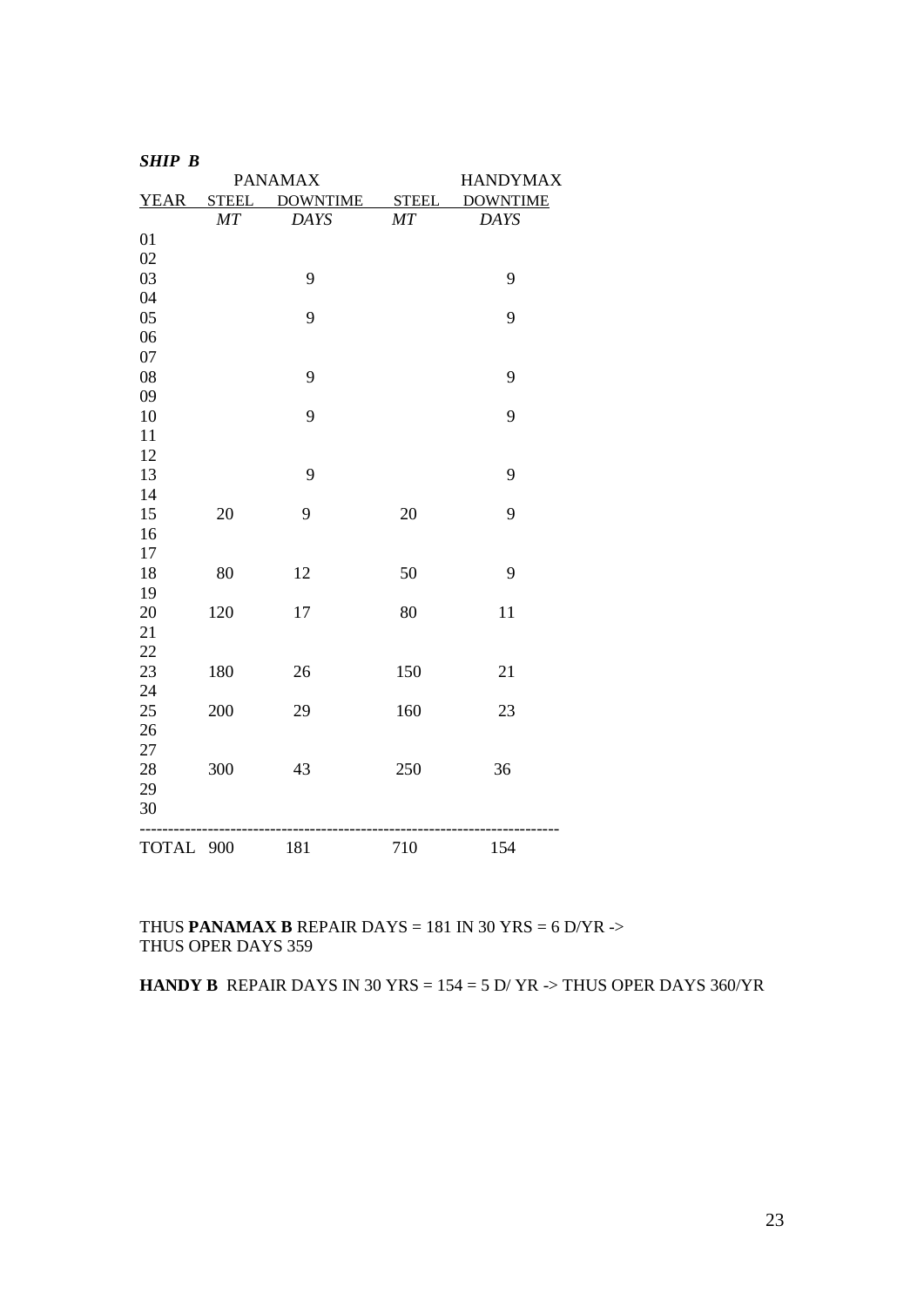## **IJME LIFECYCLE PAPER BY GRATSOS ET AL (2010) COMMENTS BY 5 DISCUSSANTS AND RESPONSES TO THESE COMMENTS<sup>3</sup>**

#### **All responses are at page 29 and beyond**

#### **(1) NIKOS MIKELIS, International Maritime Organization**

The authors are to be thanked and congratulated for pursuing their efforts towards a holistic assessment and comparison of ships built in accordance with minimum classification rules, and ships built to more robust designs incorporating corrosion margins commensurate to longer operating life. Having concluded in their earlier work that the robust ship, compared to the minimum scantlings' ship, is economically advantageous over its life time, in this paper the authors compare the carbon footprint of the robust ship against the ship built to current minimum class rule requirements.

The paper contributes a reasoned methodology and useful data to the debate that is taking place in the context of rational Goal Based Standards. It is hoped that the paper will generate further debate which should eventually lead to generally accepted conclusions on meaningful minimum design and classification rule standards.

The writer wishes to bring the authors' attention to one wrong assumption, one error and one omission they have made in the way they have accounted for ship recycling in their analysis. Although the magnitude of the resultant error is small enough not to affect the conclusions reached in the paper, it is nevertheless better to discuss these issues here so that possible future applications of the authors' methodology may account properly of the ship recycling phase of a ship"s life cycle.

The authors have assumed (see section 5.7) that steel produced from ship breaking in the major ship recycling centres in India and Bangladesh is exported to industrial centres, such as Japan, Korea, or China. In Tables 5 and 6, the authors account for  $CO<sub>2</sub>$  emissions from the transport of the recycled steel from the recycling States to these major industrial centres. In fact steel produced from ship breaking in the recycling centres of South Asia is not exported but instead is used in the domestic construction industries (buildings, bridges, etc). The analysis should therefore have assumed that the production of steel from ship breaking simply reduces a country"s needs for imports of scrap steel and steel bilets for cold and hot rerolling (and on some occasions may also reduce the imports of iron ore for smelting).

This brings us to the error in the paper's accounting of  $CO<sub>2</sub>$  emissions from transport relating to ship recycling. As noted above, if the ship recycling countries did not produce steel from ship breaking, then these countries would have to import equivalent quantities of scrap steel, or steel bilets, or iron ore, in order to satisfy the needs of their construction industries. The more steel that is being obtained from ship breaking, the less steel (or scrap, or iron ore) has to be imported. It should therefore follow that the  $CO<sub>2</sub>$  emissions from transport relating to ship recycling in Tables 5 and 6 of the paper should in fact be accounted as credits and not as debits to the total. In

<sup>&</sup>lt;sup>3</sup> The comments and the responses appear in *Intl J Maritime Eng, Oct-Dec. 2010*– © RINA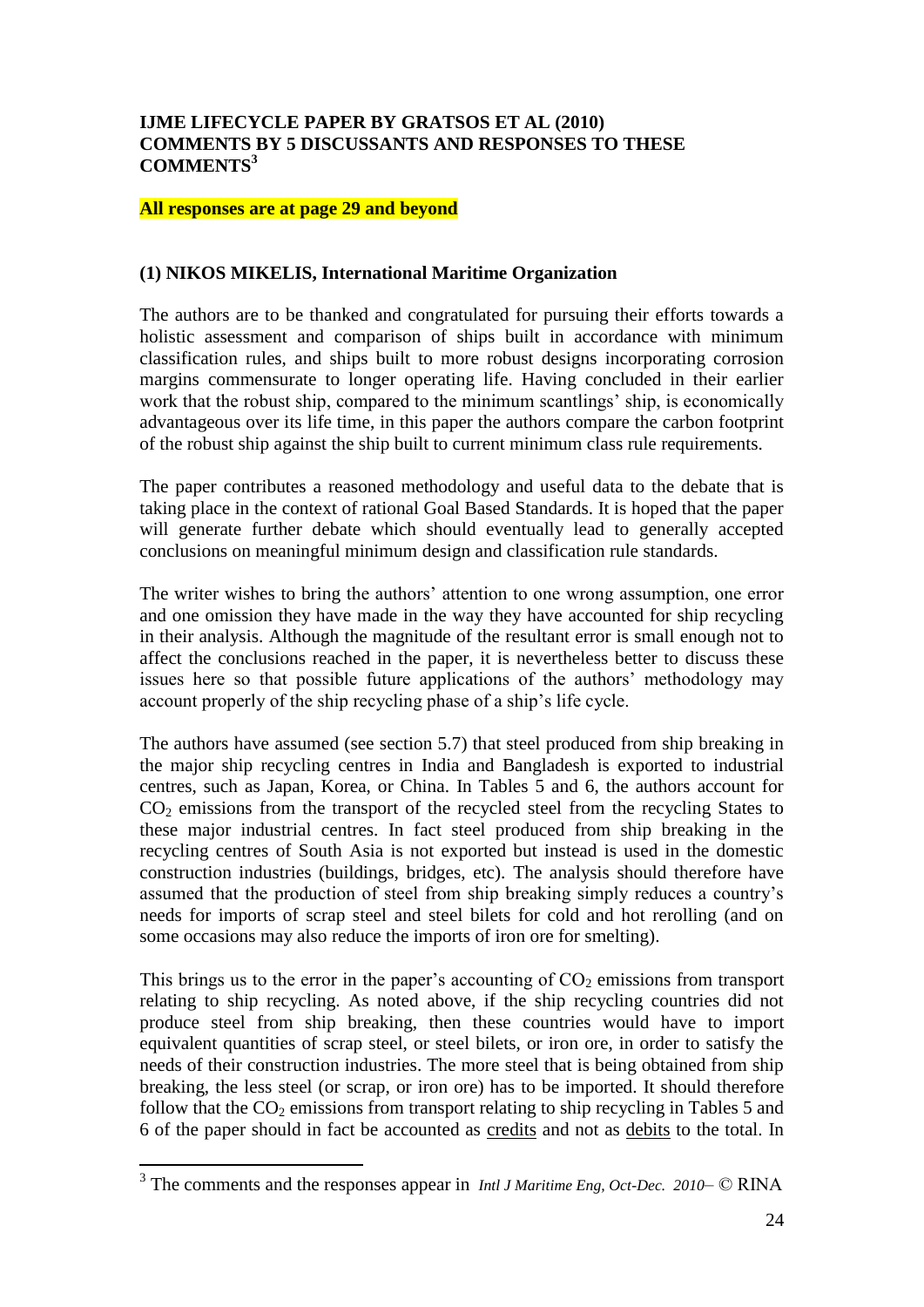other words, Ship A, in the 60 year super-cycle, yields more steel for ship recycling (greater lightship), and consequently results in fewer emissions from the transport of fewer raw materials.

Finally, the authors may wish to include in their methodology one additional consideration for the recycling phase. The production of rerolled steel (i.e. steel from ship recycling) leads to lesser  $CO<sub>2</sub>$  emissions than the production of new steel from smelting of iron ore. This additional consideration would yield another credit for Ship A in Tables 3 and 4. It has to be noted however that this credit would be much smaller in value than the debit arising from the emissions from steel fabrication (i.e. new steel that would be needed if the recycled steel was not available). Again, this is a secondary contribution whose inclusion in the analysis would not change this excellent paper's conclusions.

# **(2) JOHN KOKARAKIS, Bureau Veritas, Greece**

The authors are to be congratulated for an excellent application of LCA on a ship. Life Cycle Analysis (LCA) applied on a ship, attempts to quantify the full range of environmental impacts associated with the vessel by considering all inputs of resources and materials and all outputs of wastes and pollution at each stage of the ship's life. In their work they consider (for Handymax and Panamax sizes) a design complying with the CSR rules (Ship A) and another somewhat enhanced design with heavier scantlings (Ship B). Key assumption is that the lifetimes of the rule-compliant and the enhanced-scantlings design are respectively 20 and 30 years. Nevertheless, independently of the validity of the lifetime ratio between the two designs it is a fact that the more robust ship will be subject to reduced repairs and will be available more time for carrying cargo. Table below reflects the  $CO<sub>2</sub>$  emissions in a percentage form for the two sizes considered:

| Handymax Size $CO2$ emissions               | $Ship A$ | $Ship B$ |
|---------------------------------------------|----------|----------|
| <b>Operation</b>                            | 95.60    | 97.13    |
| <b>Steel Fabrication</b>                    | 3.38     | 2.22     |
| <b>Shipbuilding</b>                         | 0.42     | 0.27     |
| <b>Repair</b>                               | 0.09     | 0.03     |
| <b>Recycling</b>                            | 0.30     | 0.21     |
| <b>Transport of raw materials and steel</b> | 0.21     | 0.13     |
|                                             |          |          |
| Panamax Size $CO2$ emissions                | $Ship A$ | $Ship B$ |
| <b>Operation</b>                            | 94.45    | 96.33    |
| <b>Steel Fabrication</b>                    | 4.28     | 2.85     |
| <b>Shipbuilding</b>                         | 0.53     | 0.35     |
| Repair                                      | 0.10     | 0.03     |
| <b>Recycling</b>                            | 0.38     | 0.27     |

It is observed that  $CO<sub>2</sub>$  associated with ship operation has the lion's share percentage wise but it is interesting to note the final conclusion of the paper that the more robust vessel will have a lower overall  $CO<sub>2</sub>$  footprint in this cradle-to-grave analysis. This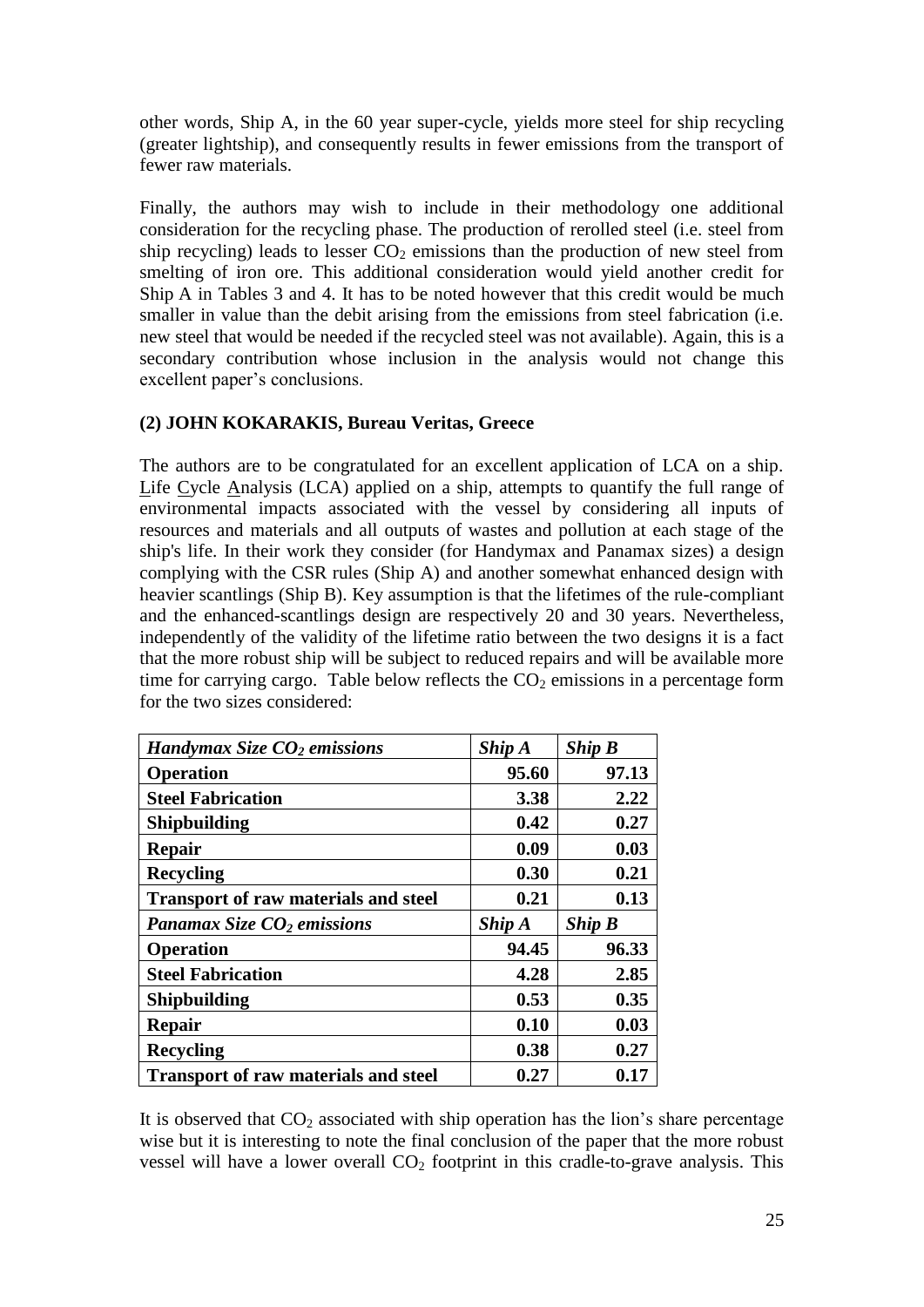interesting and important conclusion is attributed to the cascade of effects considered in the overall production, operation and scrapping of the ships.

Although  $CO<sub>2</sub>$  is the most important greenhouse gas and is the largest emission from a ship, quantifying the total amount of overall harmful emissions produced is the key to examining the environmental impact of a ship. The environmental impact from the ship is a combination of  $CO<sub>2</sub>$ ,  $SOx$ , and NOx emissions. The capacity of NOx to contribute to the warming of the atmosphere is for example 310 times higher than CO2, for a 100 year time frame according to the Intergovernmental Panel on Climate Change (IPCC) (Houghton, *et al*, 1996). Thus, the environmental impact of a ship can be normalised to  $CO<sub>2</sub>$ -equivalence index to describe its overall contribution to global climate change.

LCA of ships could be used to assist shipbuilding companies to identify and quantify opportunities to minimise/control energy consumption and its impact to the environment and to realise cost savings by making more effective use of available resources. The environmental dimension in ship design should be an integral part of the holistic approach of ship design. The rational use of shipbuilding materials should not only reduce the negative environmental impacts and energy consumption but should also have positive economic gains. Furthermore the generation of ship-specific LCA software tools like for example LCA-Ship, SSD and SimaPro will assist in the incorporation of environmental impact studies in ship design such as the current one. It is necessary that the interesting conclusions in this study be further analyzed by such tools in order to be generalised.

*Houghton, J.T.; Meira Filho, L.G.; Callander, B.A.; Harris, N.; Kattenberg, A.; Maskell, K., eds. (1996). Climate Change 1995. The Science of Climate Change. Published for the Intergovernmental Panel on Climate Change. New York: Cambridge University Press.*

# **(3) JACK DEVANNEY, Center for Tankship Excellence, USA**

The authors have done us a valuable favor by reminding us that environmental concerns often lead to thinking that is shortsighted and not in the interest of robust, reliable ships. In this regard, I would very much like to hear their opinion of EEDI, and the reduction in installed power that EEDI will effectively mandate.

# **(4) CHRISTIAN BREINHOLT, Danish Maritime Administration**

A part of the Greek study "Life-cycle  $CO<sub>2</sub>$  emissions of bulk carriers: a comparative study" was presented by Greece at MEPC 60 in MEPC 60/4/16 "The Energy Efficiency Design Index (EEDI) and Life Cycle Considerations". My comments are confined to part 5 of the study.

It is argued that in the total life cycle of 60 years, the  $CO<sub>2</sub>$  emission from building and operating three ships of type A, i.e. ships built according to IACS´s new common structural rules (CRS), is higher than the  $CO<sub>2</sub>$  emissions from two ships of type B in the same period, where ship B is described as *"a ship of identical form and displacement to ship A, but with a higher lightship weight due to greater corrosion*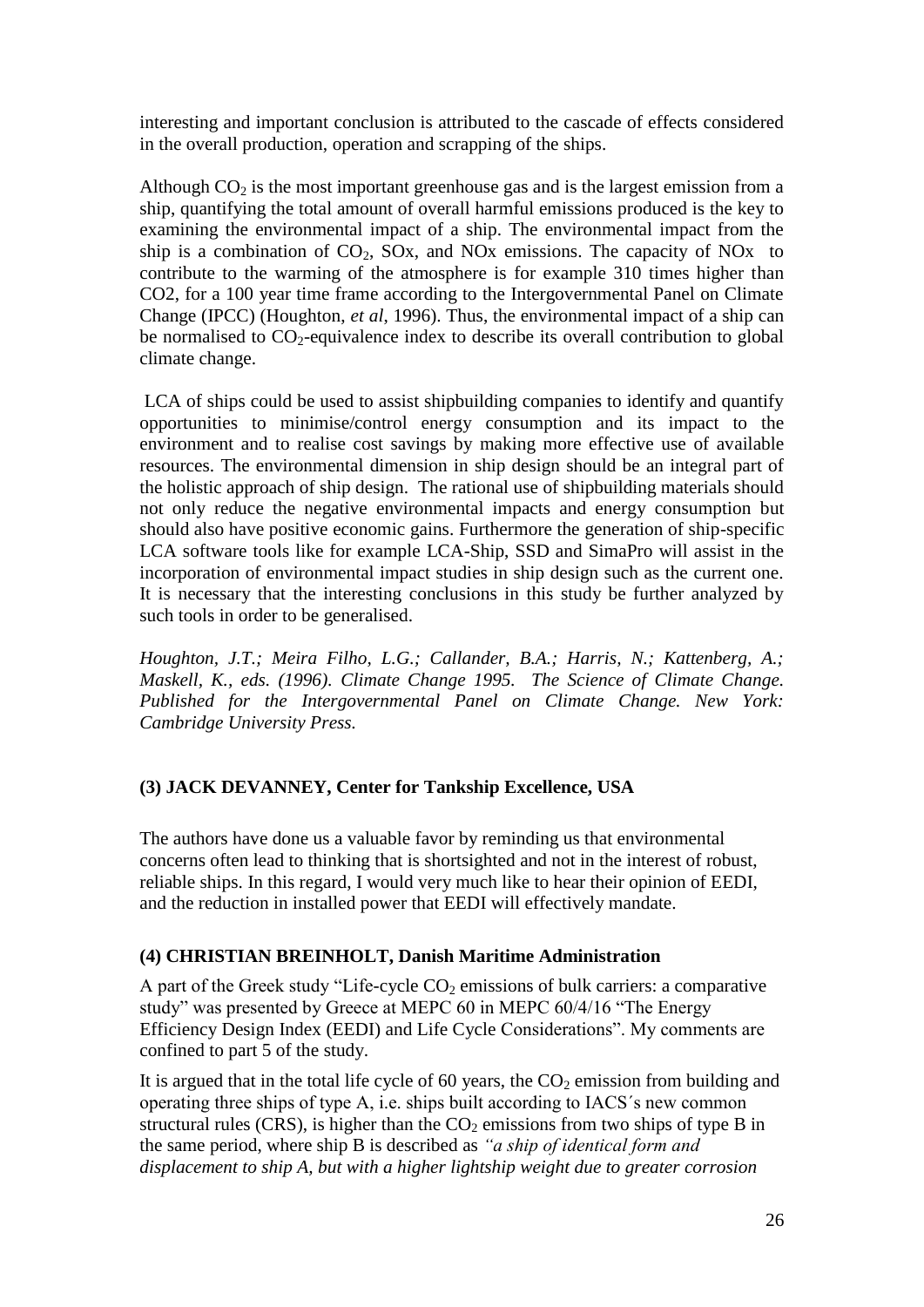*allowances and particularly so in selected areas commensurate with present industry experience in order to minimise steel renewals".*

The study calculations are made for two types of bulk carriers – Panamax ships with a displacement of 84,400 tonnes and Handymax ships with a displacement of 54,600 tonnes.

In part 5 of the study, the explanatory note No. 7 to table 1 states that: *"Possible technological advances in ship engines, hull forms, or other (e.g. in the steel fabrication, shipbuilding and ship repair processes), within the above life cycles are not taken into account, and all technical features of ships A and B are assumed to stay constant for the sake of comparison. A more detailed, second-order analysis could try to predict future technological improvements in both A and B that may effect life cycle emissions in both vessels. This was considered as outside the scope of this paper (however, see some further discussion on this point in the concluding section of the paper)."*

This assumption is not based on a realistic scenario, as also pointed out by Denmark at MEPC 60. It is assumed that the three ships of type A and the two ships of type B are built without any technical improvements at all.

At MEPC 61 the Working Group on energy efficiency measures for ships agreed on draft regulations on energy efficiency for ships, where a reduction rate of 30 % in year 2025 is proposed for bulk carriers. Further reduction rates can be expected in the following decades and such reductions will be possible due to the development in the energy efficiency technologies forced by the general requirement for reducing  $CO<sub>2</sub>$ emissions in order to reduce the impact on the climate.

Furthermore there is a general trend in the industry to look for increased energy efficiency.

Accordingly it is obvious that ship number two of both type A and type B will be more energy efficient than ship number one and that ship number three of type A will again be more energy efficient than ship number two of both type A and type B.

In the study it is further stated that the additional  $CO<sub>2</sub>$  emissions from steel fabrication, shipbuilding, repairs, recycling and transport of raw materials and steel will also be the same when building the three ships of type A and the two ships of type B, respectively.

It is again obvious that these  $CO<sub>2</sub>$  emissions will be less for ships built in the future. The transport of raw materials and steel will be more efficient due to the energy efficiency design index, etc., and the steel fabrication, shipbuilding, repair and recycling will be more energy efficient due to the general requirements for reducing the  $CO<sub>2</sub>$  emissions in order to reduce the impact on the climate and the general trend in the industry to look for increased energy efficiency.

Finally, it is assumed that ships of type A will have considerably more idle days/yr than ships of type B. Panamax ships of type A are assumed to have 14 idle days/yr, whereas ship of type B will have 6 idle days/yr (downtime due to dry-docking and steel repairs).

In the calculations of the downtime, in table 9 in the appendix to the study, a steel replacement rate of 7 tonnes /day is assumed. This seems very low, especially for the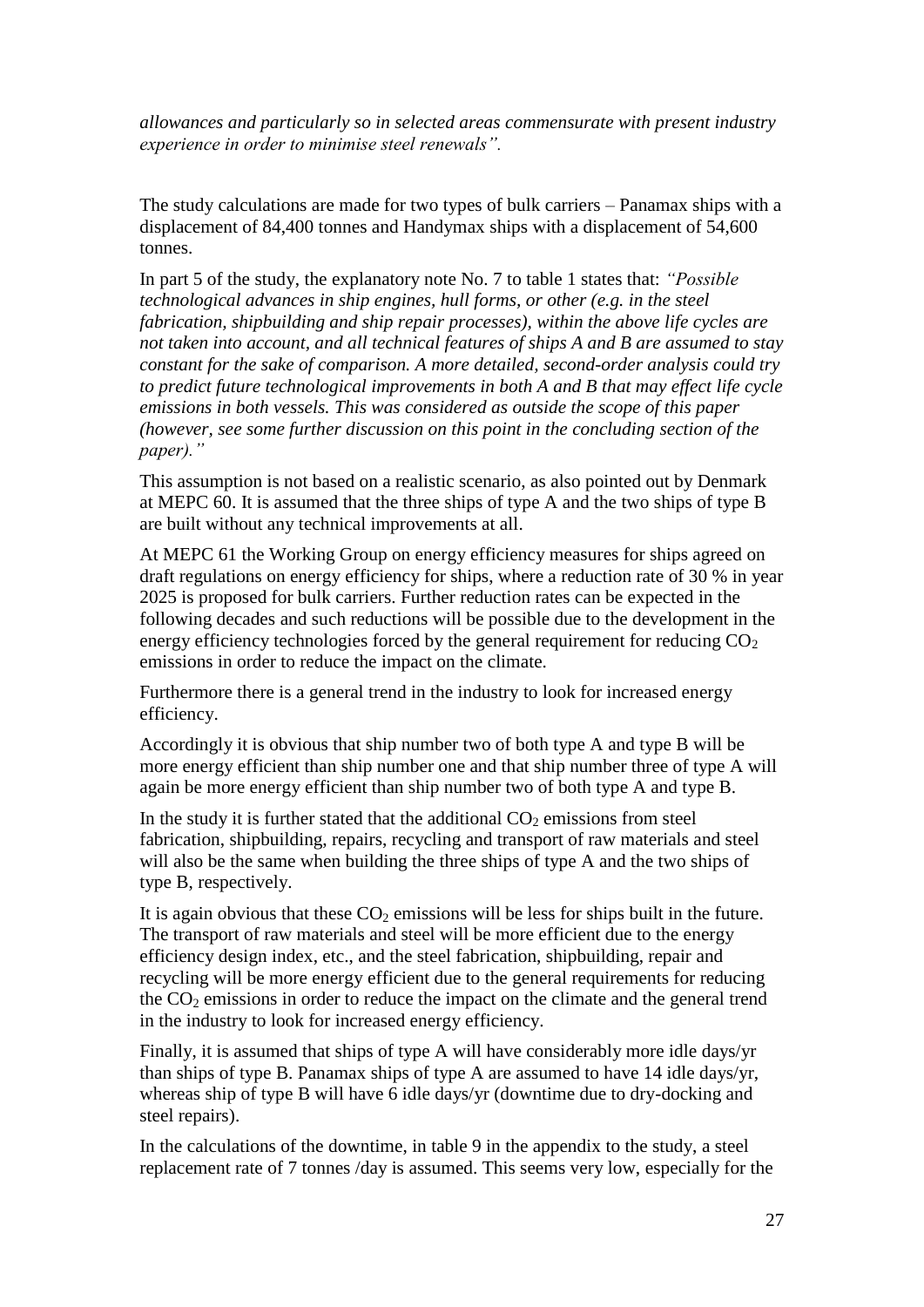calculated repairs for 18-year-old ships of type A. It does not seem probable that shipowners will use the average of 143 days, more than one third of a year, for drydocking and steel repairs (1.5 year before it is assumed taken out of service), and consequently the "additional ship factor" used in the calculations for the ships of type A should be lower.

If the study "Life-cycle  $CO<sub>2</sub>$  emissions of bulk carriers: a comparative study" should be used as an argument to build ships with a life cycle of 30 years instead of 20 years, it is clear that the technological development resulting in more efficient ships, more efficient shipyards, more efficient steel fabrication, and more efficient recycling must be included in the calculations. This again would most likely give the result that, based on the  $CO<sub>2</sub>$  emission, it will be better to have three energy-efficient and more modern ships through the 60-year period than two less efficient and less modern ships.

## **(5) SUN JUN, Zhejiang Maritime Safety Administration, People's Republic of China**

I had been always entangled in a question-whether in shipping safety and energy efficiency are contradicted or compatible. Gratsos and his colleagues give me a clear and perfect answer-both could be achieved simultaneity. *Life-Cycle Co2 Emissions Of Bulk Carriers: A Comparative Study,* from a holistic perspective, through a const/benefit analysis, shows convincingly that a robust ship built with sufficient corrosion allowances will have better environmental performance or less CO2 emission than so-called "energy efficient" ship which have a lower Energy Efficiency Design Index (EEDI). It provides a very important, persuasive and timely message or evidence not only for shipping and ship-built industries, but also for governments, particularly for those negotiators and policy-makers on emission reduction from shipping.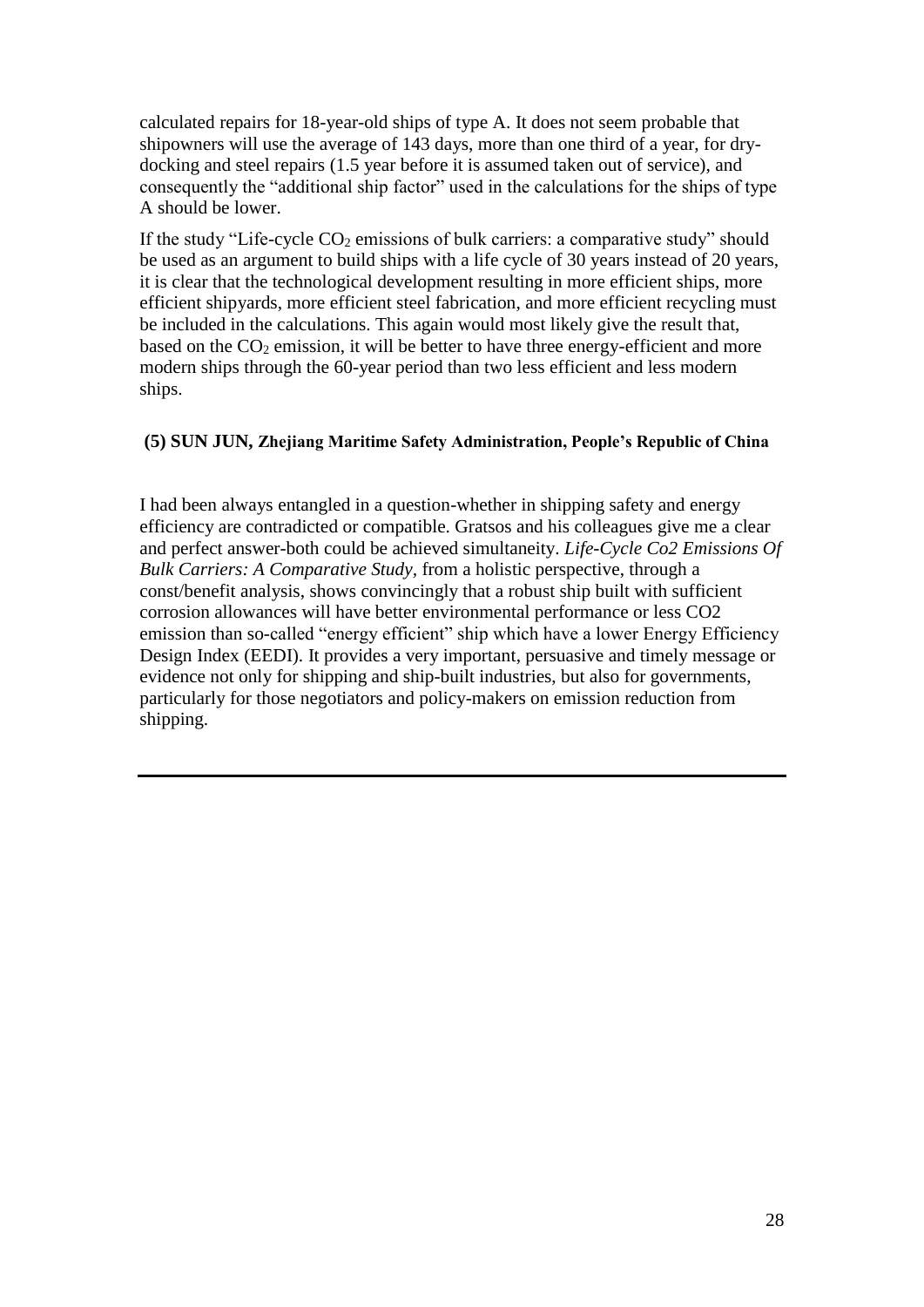## **AUTHORS' RESPONSES TO ALL**

First of all, we would like to thank all five respondents for taking the time to read the paper and provide their comments, all of which we found very interesting.

Responding to Nikos Mikelis"s comments first, we note that steel is manufactured mainly in blast furnaces or electric arc furnaces (EAF). Scrap is used as a feedstock in both processes. The more scrap used in steel production the less energy is required, therefore the emissions generated per tonne of steel produced through the use of scrap are less.

It is true that most scrap steel used as feed stock for steel production is exported by industrialised economies, which seem to have a surplus. It follows that India and Bangladesh would use the scrap from ships they recycle for their own needs, instead of importing similar quantities. The scrap imported by steel producing countries comes from longer distances than those from India and Bangladesh to Japan and Korea. The scrap imported is generally from sources other than ships (i.e. cars, cans, motorblocks and turnings, steel from scrapped infrastructure or buildings etc.).

Our example of Japan importing scrap from India was used for the purpose of showing a direct cycle. In the real world scrap used for steelmaking, and therefore shipbuilding, the preponderance of which is in the Far East would travel longer distances thus creating overall greater emissions if looked at from a global perspective.

We acknowledge Dr. Mikelis's point regarding Tables 5 and 6. In our scenario we have assumed that scrap metal in Bangladesh is hauled to China to be used in a steel mill. If scrap metal is used locally in Bangladesh, raw materials would have to be hauled to the Japanese, Korean or Chinese mills for shipbuilding steel production from an unspecified location, and that would also require energy and produce emissions which have to be accounted for. In that sense, and for the examined scenario, Tables 5 and 6 are correct in accounting emissions generated by carrying scrap metal from Bangladesh to China (as per our illustrative example). What is indeed missing is an account of the emissions generated by importing raw materials or scrap from an unspecified location to Bangladesh, to cover the difference between ship A and B as regards scrap metal generated, to cover the needs of Bangladesh in steel. However, this quantity is estimated to be rather small and very unlikely to change the final results of our paper. One could actually also attempt to estimate the additional emissions generated by building the extra ships necessary for this additional transport of raw materials, the additional emissions generated by air transport for flying the crews of these extra ships, the additional emissions generated by manufacturing the extra aircraft necessary to fly these crews, and so on. But one has to stop somewhere.

Regarding finally Dr. Mikelis"s point on rolled steel, we agree that including this into the analysis would make no significant difference.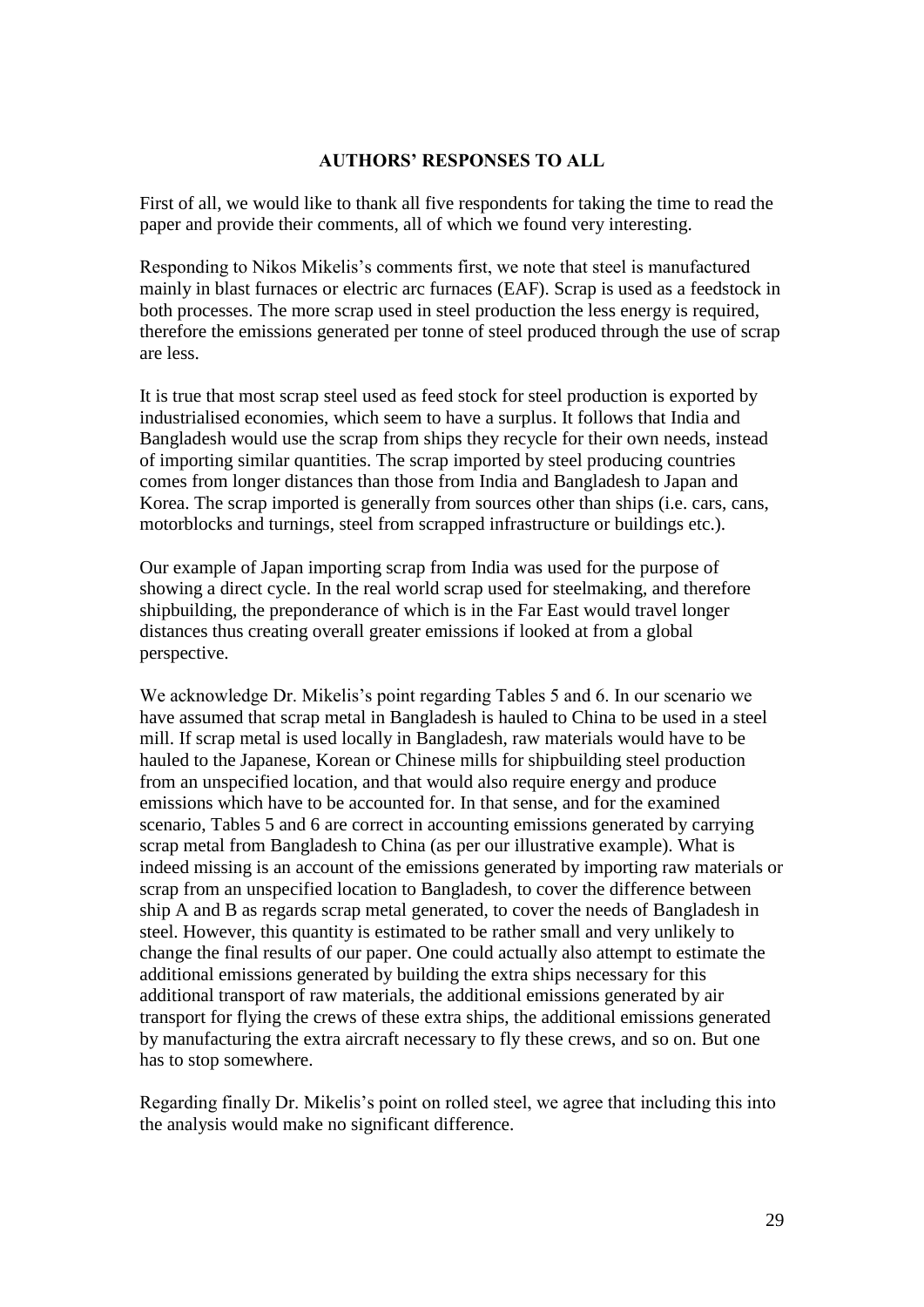Coming now to John Kokarakis's comments, we first note that NO<sub>x</sub> and SO<sub>x</sub> emissions are outside the scope of our paper. NOx and SOx emissions from ships, according to all studies, appear to have a cooling effect on the environment. Still, we do not believe that the environmental impact of a ship can be normalised to  $CO<sub>2</sub>$ equivalence index to describe its overall contribution to global climate change at this point in time when full understanding of the climatic effects of ship emissions is not available. Eventually something along these lines may be able to be approximated in the future.

Ship engine emit Sulfur oxides (SOx), Nitrogen oxides (NOx), Particulate matters (PM) and Carbon dioxide (CO**2**). Papers we have seen have different and sometimes conflicting views. Measures taken for land based pollution may be inappropriate for pollution out at sea. For example:

- 1. To reduce potential health and acid rain related problems, low sulfur distillates may be appropriate on or close to shore as acknowledged by IMO with the establishment of Emission Control Areas in sea areas of Northern Europe meeting specific environmental criteria. On the other hand for the production of these distillates, refineries will need to emit at least  $15\%$  more  $CO<sub>2</sub>$  and other pollutants depending on the level of purification required. If such fuels are not required at sea the world would have a net saving in  $CO<sub>2</sub>$  emissions. Furthermore the high cost of the distillates in SECAs could cause modal shifts of cargo, resulting in more emissions and congestion from less efficient transport systems.
- 2. Studies show that sulfate aerosols act as a sun shield. Together with BC they appear to be five to six orders of magnitude more potent than  $CO<sub>2</sub>$  which should counterweigh their shorter lifetime.
- 3. We understand that NOx will increases the level of ozone but reduce Methane life time thus giving a net cooling effect. Additionally altering or redesigning two stroke engines to reduce NOx emissions will increase their fuel consumption (a fuel penalty as it has been referred to in IMO by about 5% if not more), therefore the overall ship related CO**<sup>2</sup>** emissions will increase.
- 4. In terms of ocean acidification, nitric acid, formed from  $NO<sub>x</sub>$ , and sulfuric acid formed from SOx emissions contribute a few percent compared to carbolic acid created by  $CO<sub>2</sub>$  on a global scale.

In December 2008 the Hellenic Chamber of Shipping, realising the conflicting information, organised a working group that comprised six (6) internationally acclaimed environmental experts as well as experts from the Greek government and the shipping community who considered that further investigation was required to understand the extent of the impact of shipping on the climate. This is clearly stated in recent papers:

*-Shipping Emissions: From Cooling to Warming of Climate-and Reducing Impacts on Health by Jan Fuglestvedt, Terje Berntsen, Veronika Eyring, Ivar Isaksen, David*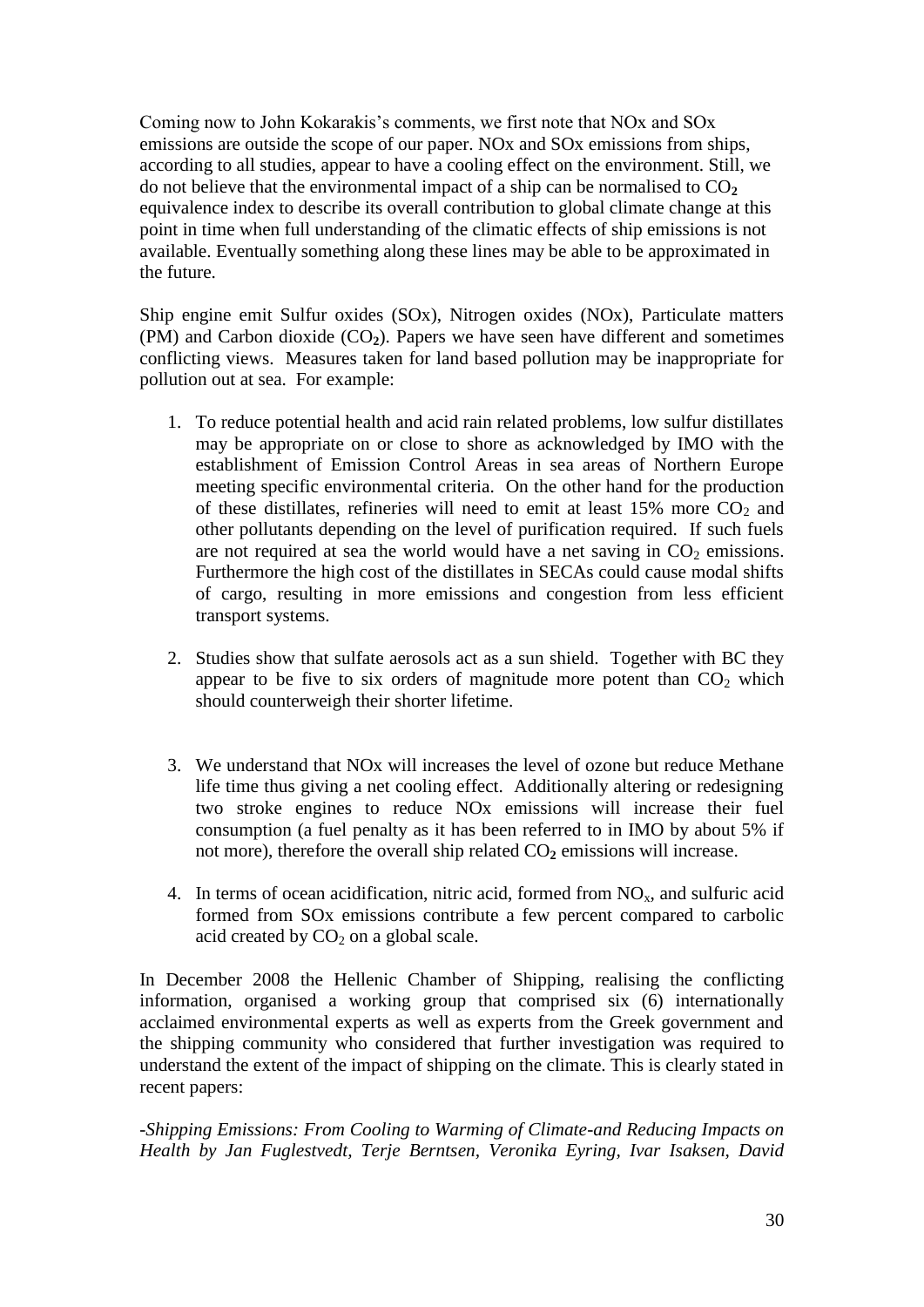*S.Lee and Robert Sausen, (ENVIRONMENTAL Science & Technology Viewpoint) and*

*-Transport impacts on atmosphere and climate: Shipping by Veronika Eyring, Ivar S.A. Isaksen, Terje Berntsen, William J. Collins, James J. Corbett, Oyvind Endresen, Roy G. Grainger, Jana Moldanova, Hans Schlager, David S. Stevenson. (ELSEVIER)*

The above and other, sometimes conflicting information, appear to indicate that more should be known to fully understand the effect of the emissions of ocean going ships so that whatever measures are proposed move in the right direction. The solution should not create more problems that it solves.

Regarding Jack Devanney"s comments, one can certainly write volumes regarding EEDI, the analysis of which is outside the immediate scope of this paper. In our opinion, EEDI is an index that has a variety of problems, some of which have been described by Greece's recent submissions to the IMO (documents MEPC 60/4/15, MEPC 60/4/16 and MEPC 60/4/17, among others). One major concern is the push for underpowered ships which, thanks to the efforts of Greece, has been somewhat alleviated by agreeing to use an engine"s derated MCR in the calculation. Furthermore, the attention drawn to the issue has resulted in efforts by IACS and others to investigate a "minimum required power" to keep a safe speed in rough weather. Perhaps an even more serious concern relating to this paper is EEDI"s push for the lightest ships possible in order to increase deadweight. On that front too, Greece achieved majority IMO agreement to at least exclude from the calculation the extra steel weight resulting from voluntary structural enhancements which increase safety. The debate on EEDI is far from over and we hope to have the chance to discuss the various facets of the problem in another occasion.

Coming now to Christian Breinholt"s comments, his main argument is that we have not taken into account possible technological advances that may happen during the 20 years of ship A and the 30 years of ship B"s lifetimes, or the combined 60 year supercycle of both. He also argues that such technological advances will weigh in favour of ship A, as these advances will be significant during a period of 60 years. We have already acknowledged in the paper that we do not consider differences in technology as these are second-order effects. We think it is self evident that the 60 year supercycle is only an accounting tool to bring two ships of unequal life cycles to a common denominator as regards emissions on a yearly basis. Nobody suggests that one will operate 3 ships of type A for 20+20+20 years in a row, or two ships of type B for 30+30 years in a row.

But even if we want to consider technological advances, the only technological difference between the two ship types will manifest itself during the 10 year time frame from the scrapping of ship A to the scrapping of ship B, is that a ship built to replace the scrapped ship A can perhaps employ some technological improvements which the existing ship B cannot, in the remaining 10 years of its life. But this is so only if these improvements cannot be retrofitted. Unless one expects miracles in hydrodynamic developments or vastly more efficient engines within any future 10 year interval (we do not), we think that most technological advances will be retrofittable (fins/ ducts/props/paints, etc). Thus they could be installed on any existing ship.